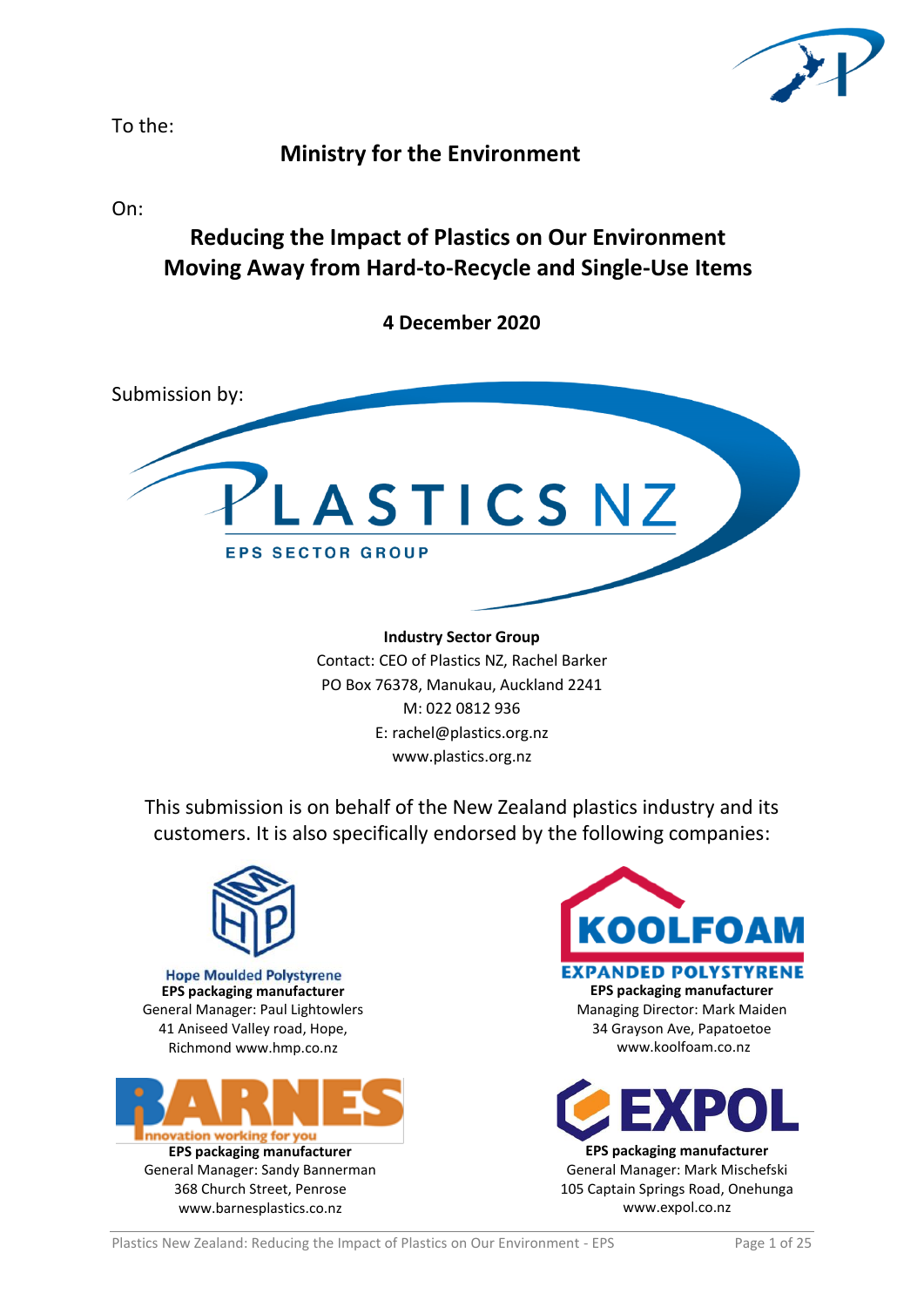

# 1. Introduction:

Plastics New Zealand is the trade organisation representing the New Zealand plastics industry. Our Membership comprises over 185 businesses including manufacturers, suppliers, recyclers (reprocessors), brand-owners and consultants to the industry. The industry has a broad range of company sizes from very large corporates to small enterprises.

New Zealand's Expanded Polystyrene Sector Group sits under the umbrella of Plastics NZ. This group is made up of the EPS manufacturers and suppliers of polystyrene raw materials.

The proposed ban of all EPS packaging by 2025 has considerable impact on the NZ EPS packaging manufacturers, their customers, and those importing product utilising EPS packaging. While this submission is on behalf of all of those within this system, we have encouraged all impacted parties to make their own submissions so they can share specifics of the commercial and economic impacts, the impacts on NZ jobs, real-world case studies showing the testing of alternatives to EPS, and other information showing the impacts of the proposed ban.

Plastics NZ and our EPS Sector Group welcome the opportunity to discuss our submission with MfE in more detail and will also engage directly with the relevant Ministers regarding the proposal to ban all EPS packaging by 2025.

Please see the Plastics NZ general submission for a broader discussion of all proposals in the consultation.

## 2. Summary:

This submission is focused only on the EPS phase-out/ban. The Sector Group does not manufacture any of the single-use EPS takeaway containers, beverage containers and tableware proposed to be phased out. As these materials commonly become litter and are problematic within the NZ kerbside recycling system, the Sector Group does not oppose the phase-out of these items. There are viable alternatives for all these single-use products already being used within New Zealand.

**The Sector Group strongly opposes a blanket ban of all EPS packaging by 2025.** EPS is an exceptional material across several key packaging performance functions:

- Thermal and insulative properties required for cold-chain supply lines (e.g seafood, pharmaceuticals, medical)
- Impact properties required for product protection (e.g. shellfish, lab samples, whiteware, large electronics goods)
- Vibration damping properties (e.g. live seafood, biologics)
- Low resource use (2% plastic, 98% air) so lower carbon footprint to manufacture than alternatives $1$
- Extremely light weight providing fuel efficiency in transport and reduced emissions over alternatives

Under the Waste Minimisation Act 2008 Section 23 (2)(b) the Minister for the Environment must not recommend the control or prohibition of the manufacture or sale of products containing specified materials (Section 23 (1)(b)) unless a reasonably practicable alternative to the specified material is available. Real-world testing of the alleged alternatives to EPS has shown that they do not meet the high-level requirements of cold-chain supply lines and shipment of heavy products. **A blanket ban must therefore not be announced by the Minister as practicable alternatives do not exist.** 

<sup>1</sup> Reginald B.H. Tan, Hsien H. Khoo, Life cycle assessment of EPS and CPB inserts: design considerations and end of life scenarios, Journal of Environmental Management, Volume 74, Issue 3, 2005, Pages 195-205, ISSN 0301-4797,<https://doi.org/10.1016/j.jenvman.2004.09.003>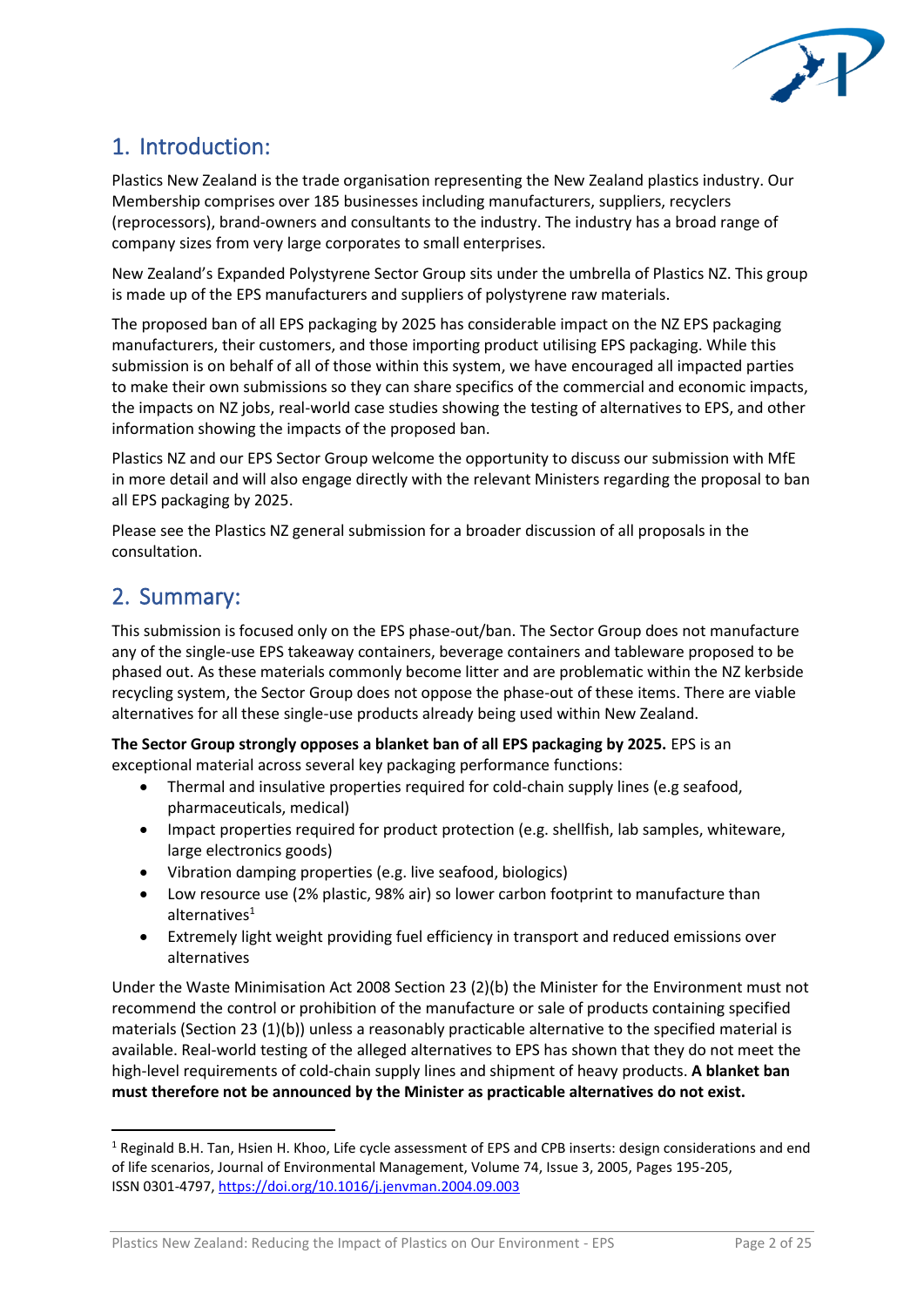

While New Zealand needs to change its relationship with plastics this needs to be carried out in an evidence-based manner that avoids unintended consequences and provides overall reduction in environmental harm. The current pathway is very much led by voter-opinion and social media science. This limited perspective will ensure unintended impacts across the NZ environment and our economy.

Re-assessment of the options, as provided in this submission, indicates that product stewardship would provide a far more effective method of handling the EPS packaging used in cold-chain supply lines and for protective packaging. The EPS manufacturers are already recycling EPS and are ready to do more. Formalised product stewardship would enable the key stakeholders across the wider system, including those importing protective packaging in the retail and medical sectors, to become part of the solution.

Based off all of the information gathered, and the lack of viable alternatives for these specific EPS packaging applications we have a single set of recommendations.

#### **Recommendations:**

Stop pursuing mandatory phase-out of all EPS Packaging. There are no viable alternatives to the EPS used in cold-chain supply lines and for protective packaging of heavier products.

Investigate formalised product stewardship for this EPS packaging. The packaging is already included under the scope of the 'plastic packaging' priority product category.

Support businesses to investigate reuse systems for local cold chain

## 3. Problem Description

**Q1: Do you agree with the description in this document of the problems with hard-to-recycle plastic packaging and single-use plastic items? If not, why?**

For specific types of EPS packaging critical to the NZ economy – no we do not agree.

## 3.1. Designation of all EPS as 'difficult to recycle'

The consultation document presents an oversimplified, and narrow view of the problem. This is leading to incorrect analysis in relation to the EPS packaging used in cold-chain supply lines and as protective packaging.

Rigid polystyrene forms a very low percentage of kerbside recycling in New Zealand. This low percentage makes it uneconomical to collect and recycle via kerbside. The shortcomings of the NZ waste system also mean that most EPS containers and takeaway packaging end up in landfill or as litter. These two things, in our opinion, are the primary reasons polystyrene has been labelled as 'difficult to recycle' under the Rethinking Plastics<sup>2</sup> report. There is no problem with finding offshore markets for polystyrene if the material is separated and in enough quantity. It is a valuable material with many uses. Koolfoam Industries, one of our members, sent two 40-foot containers of compacted EPS (17 tonnes), to offshore recycling in the last 6 months. Collection and transport are also referenced as the biggest challenges. It is quite easy, and relatively low cost, to compact EPS and then transport it.

Plastics New Zealand: Reducing the Impact of Plastics on Our Environment - EPS Page 3 of 25

 $<sup>2</sup>$  Rethinking Plastics in Aotearoa New Zealand, 2019, Office of the Prime Minister's Chief Science Advisor,</sup> <https://www.pmcsa.ac.nz/topics/rethinking-plastics/>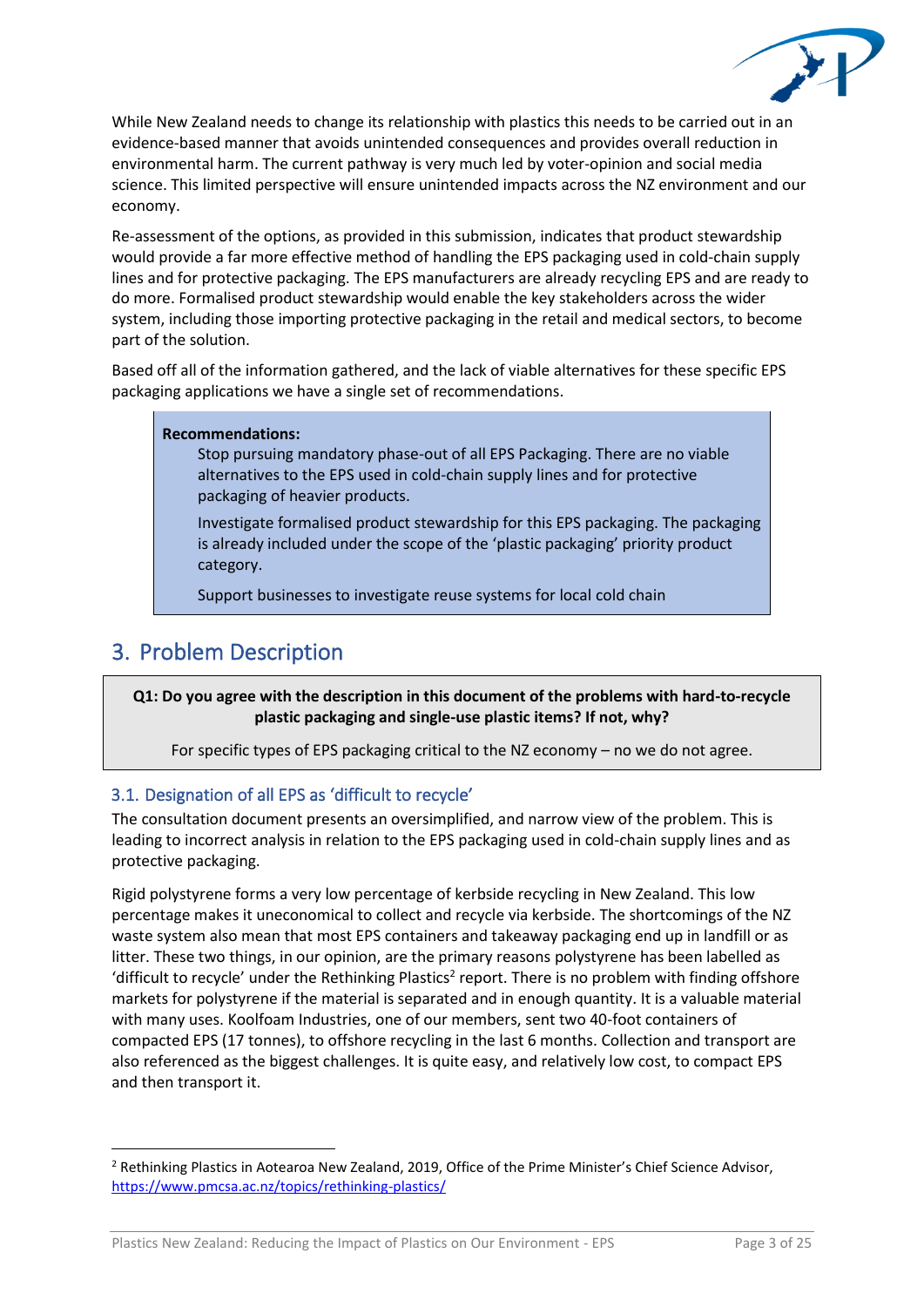

EPS passing through the hands of industry and remaining in New Zealand is often recycled. The industry has actively been recycling EPS since the 1980s. For example, in 2019 the Sector Group diverted over 150,000 cubic metres of EPS from landfill, recycling over 1,200 tonnes. A large portion of this went back into NZ made EPS products rather than offshore. This does not include the amount collected, compacted, and sent offshore for recycling overseas by the waste management companies, and organisations like Abilities Group. NZ EPS manufacturers are also taking back construction products at end of life for recycling.

There is plenty of scope for Extended Producer Responsibility (EPR) or product stewardship for these packaging materials. The local EPS Manufacturers have been looking into this for several years. All companies within the Sector Group run take-back schemes for their construction products and most take post-consumer EPS if asked. Some are actively pursuing relationships with retailers to increase the take-back and recycling of post-consumer packaging (see Case Study 1).

The main reason that the activities of the industry are not broadly known are due largely to Government action. The Sector Group had active plans in place to launch an EPS recycling media campaign on the  $12<sup>th</sup>$  of December 2019. This was entirely focused on post-consumer packaging EPS and would have provided information to the public as to where they could take the EPS packaging collected from Christmas presents to recycle it. Expectations were that this would have had great media pickup as it showed the public what to do with something viewed as 'problematic' by many. This campaign was aligned wit[h www.airpop.co.nz](http://www.airpop.co.nz/) which also provides information for businesses and the public on EPS recycling in NZ. The number of collection sites for EPS has increased by 105% over the last 12 months.

On the 8<sup>th</sup> of December 2019, the Government announced a planned phase-out of polystyrene. This announcement was made with no industry consultation, no understanding of the EPS recycling situation in New Zealand, and indeed no understanding of the scope of what had been proposed. It became quickly apparent that key decision-makers within Government did not understand the scope of 'polystyrene packaging' or the specific reasons it is used as a packaging material. The reputational damage to the EPS manufacturers by this ill-advised announcement led the Sector Group to withdraw from its recycling media campaign.

#### **Case Study 1: Expol Recycling Cubes**

Expol has made a commitment to the environment and take responsible manufacturing seriously. They are focused on a true closed-loop recycling process – 75% of the products made use recycled content and they have plans and concepts in place to do even better.

Expol operates seven recycling plants nationwide that recycle 350 tonnes of polystyrene a year. That's 2,800 cubic metres a month and Expol expects to steadily increase this volume. They actively collect EPS waste from their customers and have been known to proactively clean up flytipped EPS waste<sup>3</sup>.

Expol has also created an ever-expanding network of collection points for EPS with 25 Expol Residential Polystyrene Recycling Cubes installed at retailers throughout New Zealand from Auckland to Dunedin<sup>4</sup>. These cubes are specifically for the collection of consumer residential polystyrene waste (i.e. packaging). Expol then converts the collected materials into new and useful products.

<sup>&</sup>lt;sup>3</sup> <https://www.expol.co.nz/blog/expol-extra-mile-environment/>

<sup>4</sup> [www.expol.co.nz/enviro](http://www.expol.co.nz/enviro)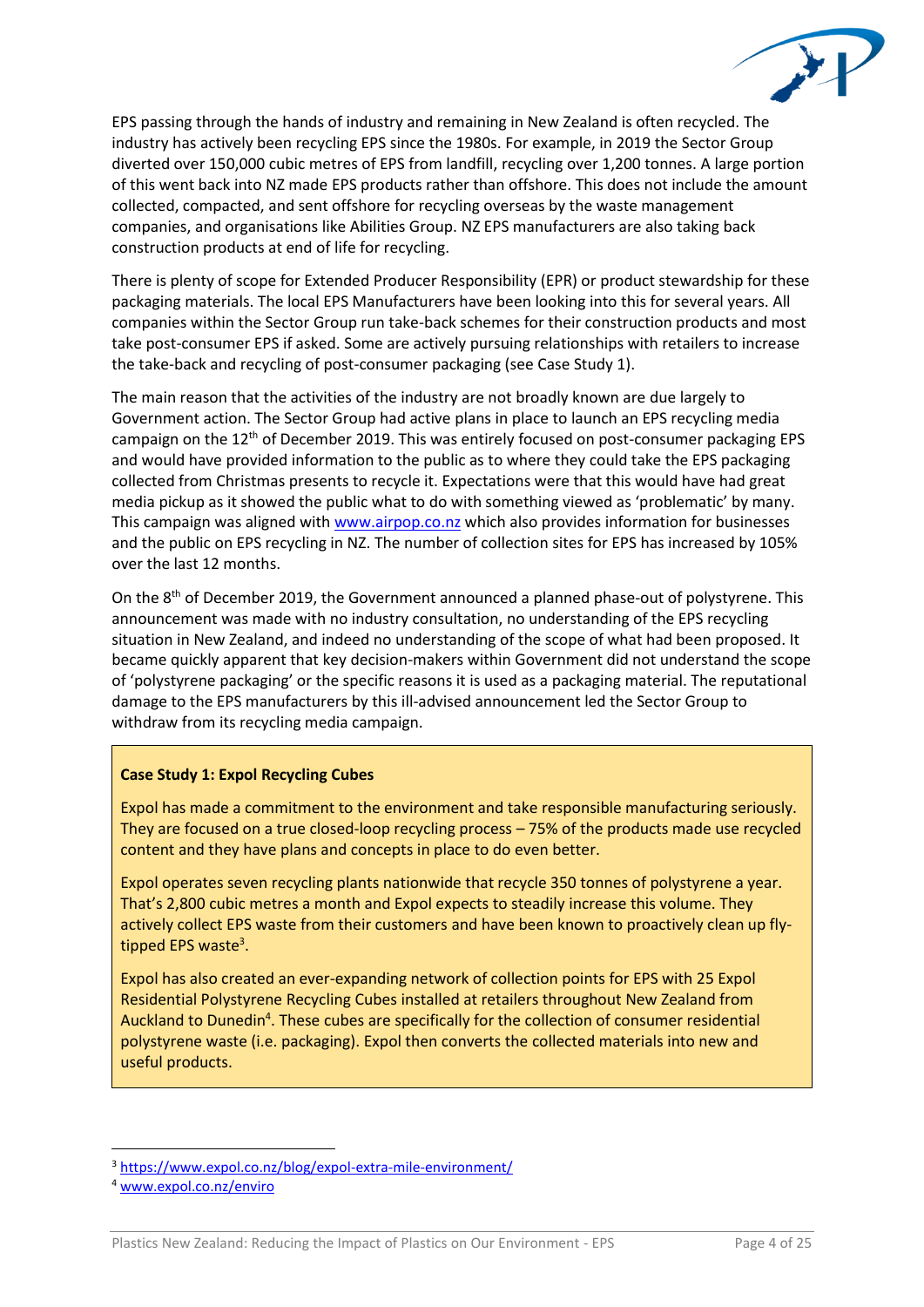

## 3.2. EPS as a 'major source of pollution'

EPS used in cold-chain supply lines and as protective packaging is not accepted in kerbside recycling, and rightly so. In the absence of a nation-wide stewardship scheme, this means that a lot of the packaging passing through the hands of the public ends up in landfill or as litter. NZ also has a problem with fly-tipping of EPS waste within the construction sector. This problem is something that the EPS Sector Group has been addressing with its customers for years through education and takeback schemes. Companies also clean up this waste when notified of it, even though it is often not from their own products. Formalised products stewardship would further help resolve this issue.

Page 17 of the consultation references that *foamed plastic containers, such as EPS, make up around*  6.2% of litter on NZ beaches. This data, extracted from the Litter Intelligence Project<sup>5</sup>, combines all foamed plastics together including EPS takeaway containers, construction EPS, packaging, foam sponge, ear plugs, buoys, 'other' foamed plastic and unidentifiable foamed fragments. It cannot therefore be used as a measure of how much litter might be removed by banning EPS packaging.

Review of the most recent data from  $1<sup>st</sup>$  November 2019 to  $1<sup>st</sup>$  November 2020 shows that EPS cups and food packaging made up 0.52% of total litter by count and 0.02% by weight. Construction & packaging EPS are aggregated and together make up 4.74% of total litter by count and 0.16% by weight. Given the fly-tipping issue it is likely that at least half of this latter category is illegally dumped construction waste. A ban on EPS packaging is therefore likely to remove less than 3% of litter by count and 0.1% of weight. Increased education around recycling options, combined with product stewardship that would eliminate, or greatly reduce, fly-tipping would be far more effective.

A ban on any material is extremely unlikely to change poor public behaviours and reduce the amount of litter. This EPS packaging would be replaced with other packaging just as likely to be littered or leaked to the environment. Further to this is a lack of official enforcement by councils and government to tackle these issues. Where is the work-programme to prevent leakage from waste management systems, to enforce littering bylaws, and to clean-up existing leakage from substandard landfill sites? The root causes of the leakage and littering are not being addressed. We are blaming the material rather than our management of it and poor behaviours. Blaming the material is akin to blaming a chainsaw for cutting down a protected tree, rather than prosecuting the person running it.

## 3.3. EPS and Climate Change

The consultation document draws some erroneous conclusions regarding plastics and climate change, particularly in regard to EPS.

The statement *The plastics industry's consumption of oil is projected to increase to 20 per cent of total annual oil production by 2025* is based off a report from the World Economic Forum<sup>6</sup> which in turn references the IEA, World Energy Outlook 2014<sup>7</sup> report. As the worlds understanding of issues around climate change and plastics have increased, there have been significant changes over the last five years. Review of more recent reports indicates that plastics are approximately 44% of petrochemicals market with the rest being nitrogen fertilisers and other chemical products<sup>8</sup>. Chemical feedstocks are projected to increase from 12% of total oil demand in 2017 to 16% in 2050<sup>9</sup>.

<sup>&</sup>lt;sup>5</sup> Litter Intelligence Citizen Science Program led by Sustainable Coastlines: <https://insights.litterintelligence.org/>

<sup>6</sup> World Economic Forum 2016 *The New Plastics Economy: Rethinking the future of plastics, Geneva*  [http://www3.weforum.org/docs/WEF\\_The\\_New\\_Plastics\\_Economy.pdf](http://www3.weforum.org/docs/WEF_The_New_Plastics_Economy.pdf)

<sup>&</sup>lt;sup>7</sup> IEA (2014), World Energy Outlook 2014, IEA, Paris<https://www.iea.org/reports/world-energy-outlook-2014> <sup>8</sup> IEA (2018), The Future of Petrochemicals, IEA, Paris [https://www.iea.org/reports/the-future-of](https://www.iea.org/reports/the-future-of-petrochemicals)[petrochemicals,](https://www.iea.org/reports/the-future-of-petrochemicals) Figure 2.3

<sup>&</sup>lt;sup>9</sup> IEA (2018), The Future of Petrochemicals, IEA, Paris, Figure 4.6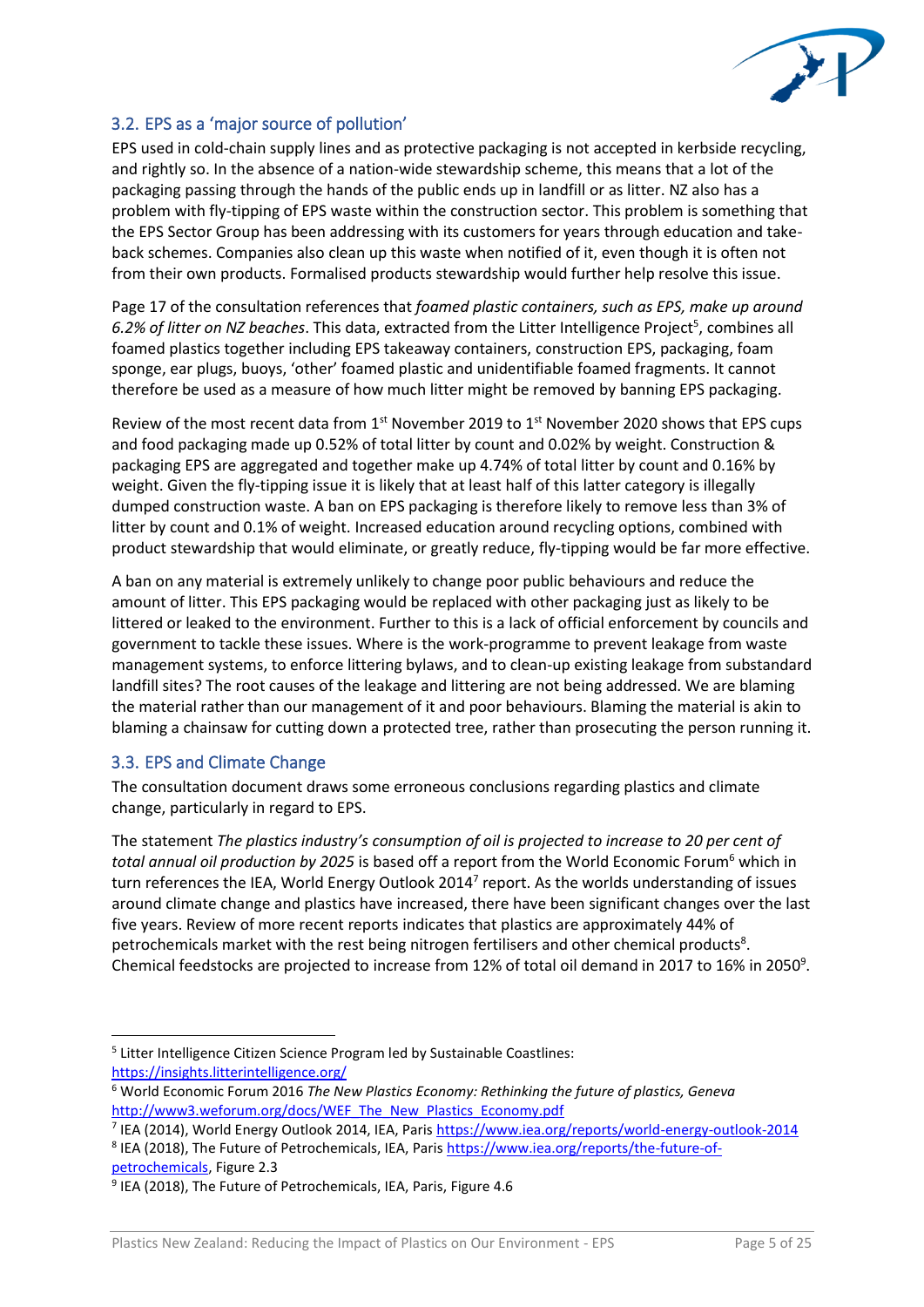

With 44% contribution the plastics industry's consumption of oil is therefore approximately 7% of total oil demand in 2050, not 20%.

The claim that *plastics will be responsible for up to 15 per cent of the total 'carbon budget' by 2050* references Gever, Jambeck and Law (2017)<sup>10</sup>. This report does not discuss this matter. The author perhaps meant to reference the 2019 *Plastic and Climate<sup>11</sup>* report from CIEL which claims that plastics could reach 10-13% of the carbon budget remaining to ensure temperatures stay at or below a 1.5C rise. This report obfuscates plastics with petrochemicals calling into question the veracity of the basic data. It also ignores the impact of moving from plastic to alternative materials. Plastic is strong and lightweight. Alternative materials are nearly always thicker and heavier. A report by Franklin Associates in 2018<sup>12</sup> showed that global warming potential would increase two to three times if plastic packaging was switched out for alternative materials.

The situation for EPS Packaging shows even less impact as EPS is 2% plastic and 98% air. This means that it is extremely light weight for the high level of insulation and impact protection it provides. Alternative options, as well as failing to match the performance of EPS, are significantly heavier and have far greater climate impacts. They require more energy during their production, result in higher fuel consumption due to increased weight, and contribute far more to global emissions than EPS.

## 3.4. Carcinogenic Chemicals in EPS

There is no evidence that EPS is unsafe for human contact, that it causes cancer or other health issues. Polystyrene for food contact applications is highly regulated by the FDA and other regulatory bodies around the world. Testing by the FDA has shown clearly that the amount of styrene remaining in expanded polystyrene (EPS) is extremely low; 47.8 mg/kg vs 10,000 mg/kg safe limit<sup>13</sup>.

Page 18 of the consultation document mentions *'concerns about the potential health impacts from the toxins in polystyrene, and the carcinogenic chemicals in EPS and other foamed containers'.* The reference links to the Ellen MacArthur Foundations' 2017 report *The New Plastics Economy: Catalysing Action.* There is zero mention in this report about 'toxins in polystyrene' and 'carcinogenic chemicals in EPS'. The report mentions additives of concern for PVC (vinyl chloride and phthalates) but nothing for EPS<sup>14</sup>.

There is often confusion between styrene monomer and polystyrene. They are quite different and have different properties. Styrene is a small molecule, generally in liquid form. Polystyrene is a very large molecule forming solid plastics. While naturally occurring in a number of foods, including cinnamon, beer and strawberries<sup>15</sup>, styrene is *reasonably anticipated to be a human carcinogen* 

<sup>&</sup>lt;sup>10</sup> Gever, Roland & Jambeck, Jenna & Law, Kara. (2017). Production, use, and fate of all plastics ever made. Science Advances. 3. e1700782. 10.1126/sciadv.1700782.

https://www.researchgate.net/publication/318567844 Production use and fate of all plastics ever made <sup>11</sup> Plastics & Climate, The hidden costs of a plastic planet, CIEL [https://www.ciel.org/wp](https://www.ciel.org/wp-content/uploads/2019/05/Plastic-and-Climate-FINAL-2019.pdf)[content/uploads/2019/05/Plastic-and-Climate-FINAL-2019.pdf](https://www.ciel.org/wp-content/uploads/2019/05/Plastic-and-Climate-FINAL-2019.pdf)

<sup>&</sup>lt;sup>12</sup> Life Cycle Impacts of Plastic Packaging Compared to Substitutes in the United States and Canada, Franklin Associates for ACC, 2018, [https://plastics.americanchemistry.com/Reports-and-Publications/LCA-of-Plastic-](https://plastics.americanchemistry.com/Reports-and-Publications/LCA-of-Plastic-Packaging-Compared-to-Substitutes.pdf)[Packaging-Compared-to-Substitutes.pdf](https://plastics.americanchemistry.com/Reports-and-Publications/LCA-of-Plastic-Packaging-Compared-to-Substitutes.pdf)

<sup>&</sup>lt;sup>13</sup> Updated evaluation of the migration of styrene monomer and oligomers from polystyrene food contact materials to foods and food simulants:

<file:///C:/Users/Rachel/Downloads/StyrenemigrationPSFCMandfoodsimulantsFoodAddContam2014.pdf> <sup>14</sup> Ellen MacArthur Foundation *The New Plastics Economy: Catalysing Action,* Isle of Wight, 2017,

[https://www.ellenmacarthurfoundation.org/assets/downloads/New-Plastics-Economy\\_Catalysing-Action\\_13-](https://www.ellenmacarthurfoundation.org/assets/downloads/New-Plastics-Economy_Catalysing-Action_13-1-17.pdf) [1-17.pdf](https://www.ellenmacarthurfoundation.org/assets/downloads/New-Plastics-Economy_Catalysing-Action_13-1-17.pdf)

<sup>&</sup>lt;sup>15</sup> The Safety of Styrene in selected foods, [https://www.plasticfoodservicefacts.com/wp](https://www.plasticfoodservicefacts.com/wp-content/uploads/2017/10/Safety-of-Styrene.pdf)[content/uploads/2017/10/Safety-of-Styrene.pdf](https://www.plasticfoodservicefacts.com/wp-content/uploads/2017/10/Safety-of-Styrene.pdf)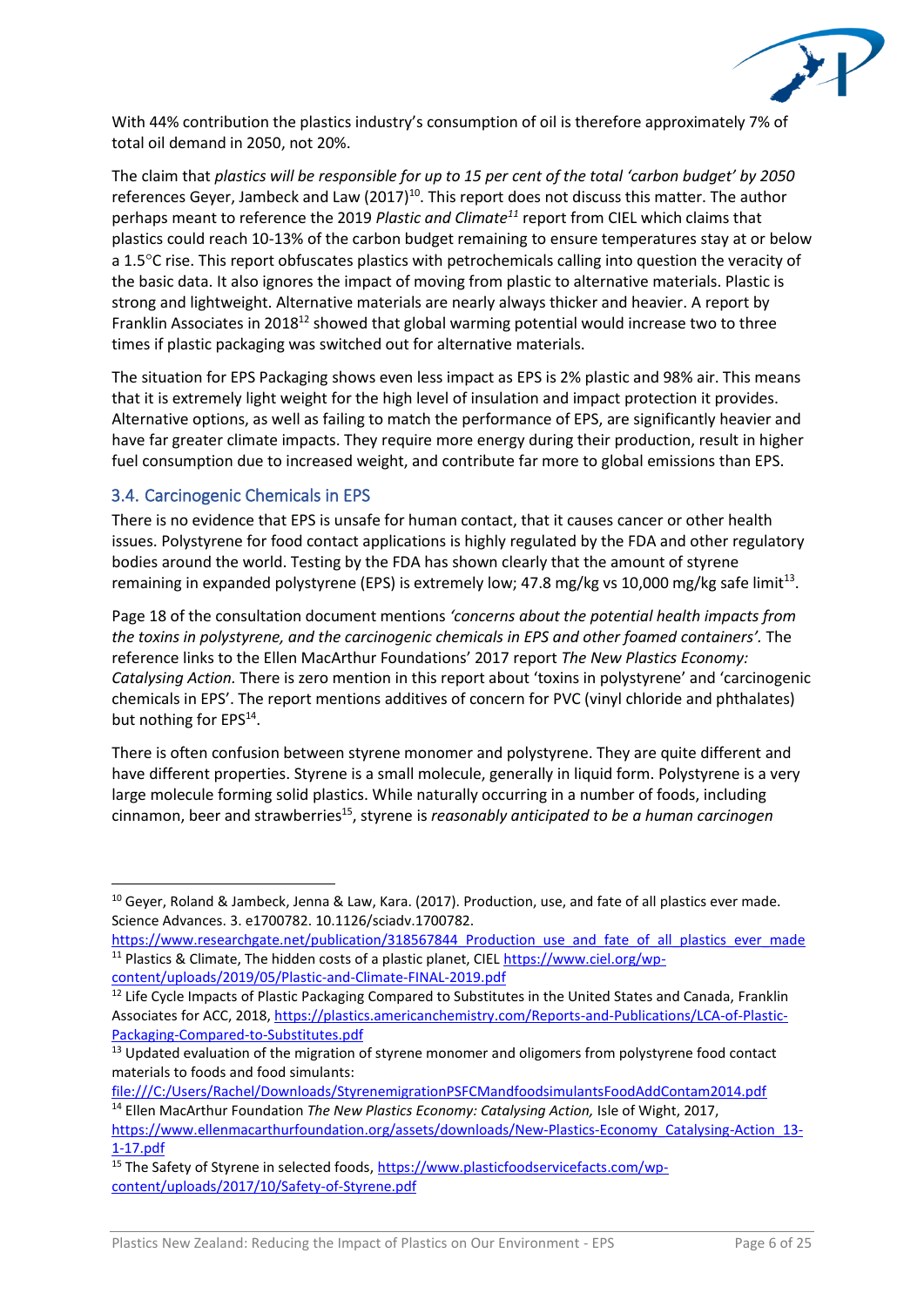

*based on limited evidence of carcinogenicity from studies in humans<sup>16</sup>* by the US Department of Health and Human Services*.* Polystyrene is not considered a carcinogen and as discussed above, is safe for use in food contact packaging. To put this in context wood dust and solar radiation (sunlight) are known to be carcinogenic and UV is *reasonably anticipated to be* a human carcinogen along with a large number of other compounds utilised in everyday products $^{17}$ .

While we realise this mistake is unintentional it is disappointing to see such a claim in a government consultation document that is being distributed widely throughout New Zealand. This information is false and creates reputational damage for those using EPS packaging. We live in times where misinformation is rife and spreads at dramatic rates. The harm caused by errors such as this should not be underestimated. Real companies, with real employees are impacted.

## 4. Objectives

#### **Q2: Have we identified the correct objectives? If not, why?**

No – the focus is too narrow.

## <span id="page-6-0"></span>4.1. Main Objective

While the main objective is laudable in intent, the focus is too narrow. The emphasis should be on reducing the environmental and economic impacts of unnecessary waste within the NZ system.

Restricting the objective to 'reducing the amount in use' biases the analysis. While there is a definite need to consider the higher levels of the waste hierarchy, remove unnecessary packaging, and to redesign both our packaging and our system to ensure circularity, the importance and function of good packaging should not be forgotten. Such a narrow focus on only the end-of-life portion of environmental footprint, is likely to lead to increases in food waste or product damage. The loss of the contents of the packaging has a far more significant environmental impact than the packaging itself.

By focusing narrowly on plastics, the proposals almost guarantee increased emissions, particularly in the case of EPS which is significantly lighter than any alleged alternatives.

The assumption that all polystyrene is 'hard-to-recycle' as discussed in Section 2 is also problematic given that EPS is readily recyclable in NZ. Improvement of the collection system is required, something that could be achieved through formalised EPR or product stewardship.

## 4.2. Secondary Objectives

There is an assumption that changing materials will lower the amount of litter and improve resource management. However, there is nothing in the proposals indicating planned action around litter prevention and behaviour change (e.g. education and enforcement). As plastic pollution is a result of poor waste management systems and/or human behaviour, there will be no reduction from simply changing materials. It will simply morph into a different format.

The 'lower risk of environmental damage' is highly debatable, particularly when considering the EPS packaging used in cold-chain supply lines and protective packaging. Not only do the alternatives use more resources (EPS is 2% plastic and 98% air), but they are more carbon intensive. As the performance of the alternatives is also inferior to EPS, there is a greater risk of increased food

<sup>&</sup>lt;sup>16</sup> US Department of Health and Human Services 14<sup>th</sup> Report on Carcinogens, 2016, Styrene RoC Profile: <https://ntp.niehs.nih.gov/ntp/roc/content/profiles/styrene.pdf>

<sup>17</sup> S Department of Health and Human Services 14th *Report on Carcinogens,* 2016, <https://ntp.niehs.nih.gov/whatwestudy/assessments/cancer/roc/index.html#C>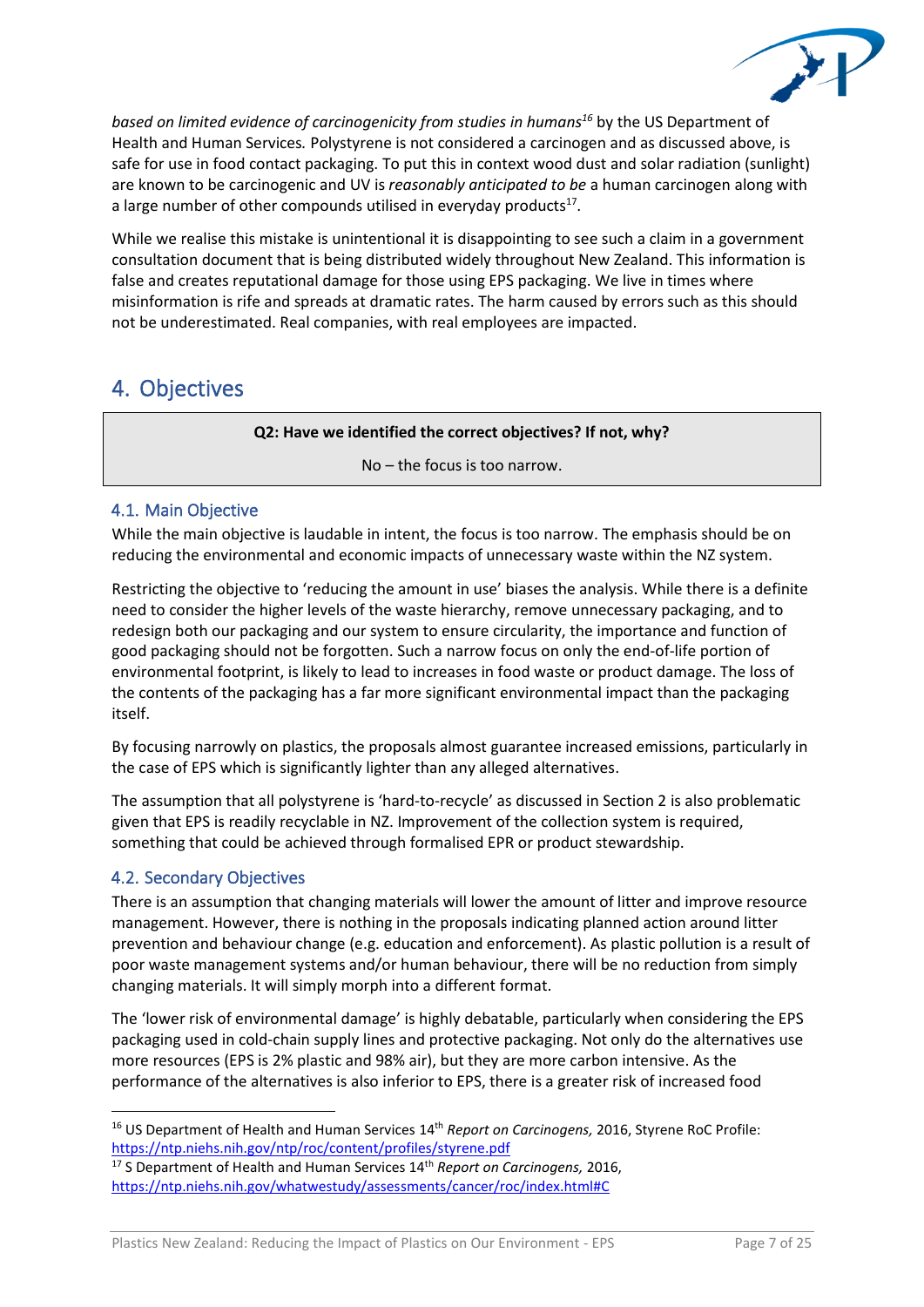

wastage or product loss through damage. When considering all environmental impacts, rather than narrowly focusing on the end of life, EPS is the preferable option for these particular applications.

## 5. Options for Consideration & Criteria

**Q3: Do you agree that these are the correct options to consider? If not, why?**

Yes – although an additional option should be added.

The options as presented appear to be the correct ones to consider. However, a ninth option should be added:

Option 9: mandatory agreement with industry and business

An agreement which producers must engage with would ensure a level playing field and participation by all. Specific targets could then be developed collectively with industry and government, ensuring ongoing progress. This has already been proven effective within New Zealand's EPS industry as shown through the Voluntary Accord with the Ministry for the Environment to move away from hexabromocyclododecane (HBCD) flame retardants. The Accord led to an accelerated phase-out of HBCD in NZ polystyrene as soon as was reasonably possible with developments of non-HBCD flame retardants.

**Q4: Have we identified the right criteria (including weightings) for evaluating options to shift away from PVC and Polystyrene packaging, oxo-degradable plastics and some single-use items? If not, why?**

In part – as overall objective is too narrow in focus, so are the criteria.

As the focus of the main objective is too narrow the 'Effectiveness' criterion is also too narrow. This focuses only on elimination, or significant reduction. The focus of this criterion should be the elimination or reduction in waste ending up in landfill or as litter. The narrow focus of this criterion immediately biases the analysis.

The rest of the criteria are reasonable when considered in the context of the scope. However, in the context of what we feel the objectives should be (see Section [4.1\)](#page-6-0), then the criteria are too narrow.

# 6. Assessment of the Options - EPS

**Q5: Do you agree with our assessment of the options, and our decision to take forward only one option (a mandatory phase-out)? If not, why?** 

No – the assessment has not been carried out correctly for EPS

There are several issues with the way the assessment has been carried out. The first relates to the criteria used to make the assessment. While the criteria, and the weighting used, are suitable, the decisions have been made without adequate information. The consultation asks questions about the costs and impacts of the proposals. However, significant and inaccurate assumptions on both of these have been made in order to assess the various options.

The second problem with the assessment is the way that phase-outs of entire material categories have been conflated with bans on specific single-use items. Each material phaseout has different effectiveness and costs. The same is likely for each single-use plastic item. This analysis should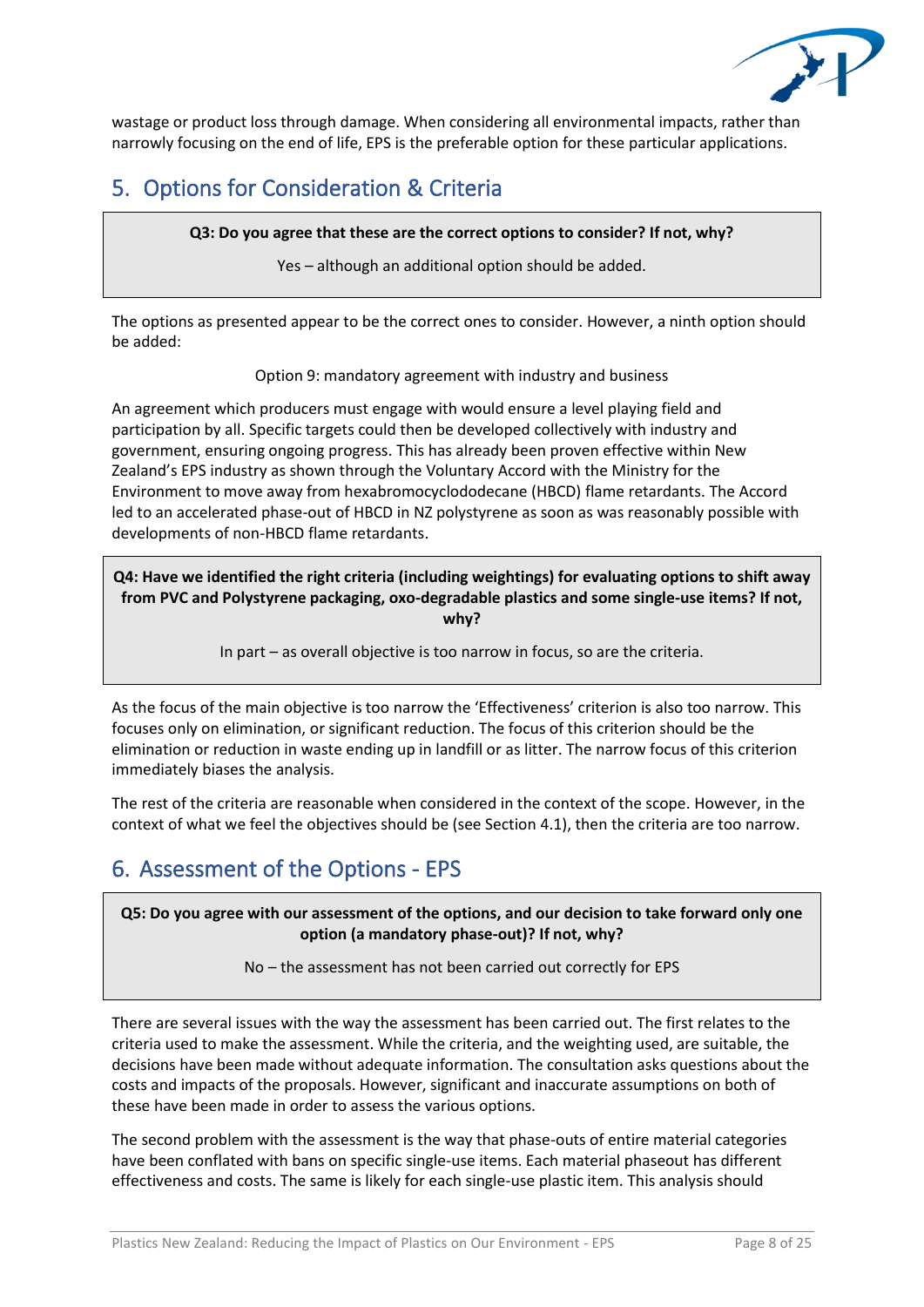

therefore have been carried out for each item in the consultation separately as different results are likely for each.

It is also misleading to have an *'? Unknown or no evidence'* score for certain options when the largest unknown factor relates to the costs of the various options; a criterion that has had specific costs applied for all options.

Table 6.1 shows a modified assessment specifically for EPS cold chain and protective packaging. This clearly shows that product stewardship is an effective option for this type of packaging. A mandatory agreement including set targets would be the next option. A mandatory phase-out moves down to 5<sup>th</sup> equal.

The following changes have been applied. Additional notes on the assessment can be found in Appendix A.

- '? Unknown' score has been changed to 'Minimal'
- Effectiveness is redefined to ask *Will the option advance the elimination or reduction of the packaging material ending up in landfill or littered?* This realigns the analysis to the unbiased objective of eliminating unnecessary waste as outlined in Section 4.1.
- When assessing the options as to whether they are achievable without new legislation, or amending legislation, it is strange to see an assessment of 'somewhat' achievable for voluntary agreements and reduction targets. These are achievable under current legislation. These are therefore changed to 'yes'. New option 9 (mandatory agreement) set as 'no' as we're unsure about this.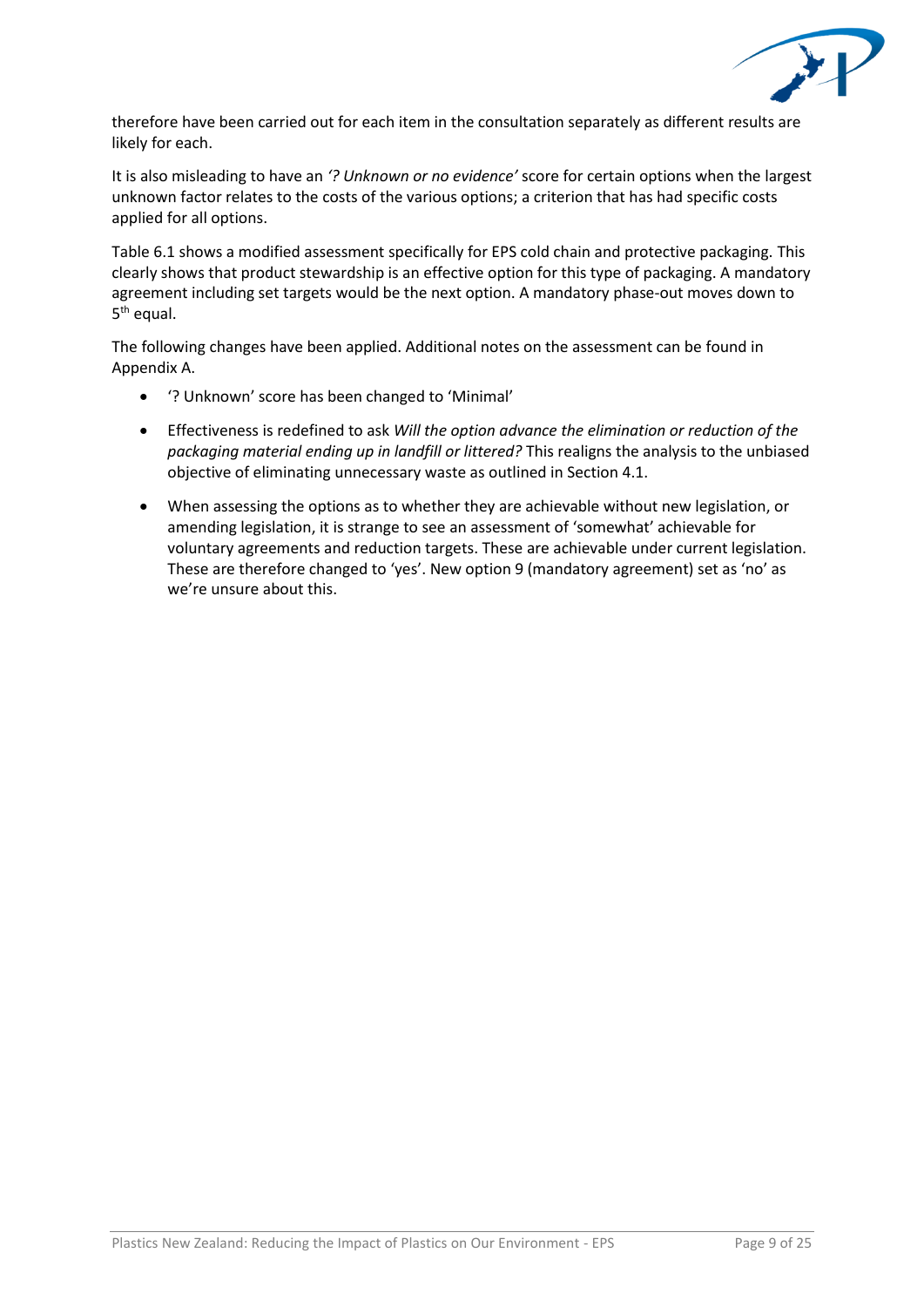

| Table 6.1: Modified Analysis - EPS Cold Chain & Protective Packaging Only |  |  |  |
|---------------------------------------------------------------------------|--|--|--|
|---------------------------------------------------------------------------|--|--|--|

| <b>Assessment</b><br>criterion | 1. Voluntary<br>agreement /<br>pact | 2. Reduction<br>targets | 3. Labelling<br>requirements | 4. Levy $/$ tax    | 5. Product<br>stewardship | 6. Mandatory<br>phase-out | 7. Mandatory<br>recycled<br>content | 8. No change<br>(ad hoc<br>voluntary<br>action) | 9. Mandatory<br>agreement<br>with targets |
|--------------------------------|-------------------------------------|-------------------------|------------------------------|--------------------|---------------------------|---------------------------|-------------------------------------|-------------------------------------------------|-------------------------------------------|
| <b>Effectiveness</b>           | Somewhat                            | Somewhat                | <b>No</b>                    | Somewhat           | Yes                       | Yes                       | Somewhat                            | Minimal                                         | Yes                                       |
| (triple weighting)             | $(1 \times 3 = 3)$                  | $(1 \times 3 = 3)$      | $(-1 \times 3 = -3)$         | $(1 \times 3 = 3)$ | $(2 \times 3 = 6)$        | $(2 \times 3 = 6)$        | $(1 \times 3 = 6)$                  | 0                                               | $(2 \times 3 = 6)$                        |
| Cost                           | Somewhat                            | Somewhat                | No                           | Somewhat           | Somewhat                  | No                        | Minimal                             | Somewhat                                        | Somewhat                                  |
| (double weighting)             | $(1 \times 2 = 2)$                  | $(1 \times 2 = 2)$      | $(-1 \times 2 = -2)$         | $(1 \times 2 = 2)$ | $(1 \times 2 = 2)$        | $(-1 \times 2 = -2)$      | 0                                   | $(1 \times 2 = 2)$                              | $(1 \times 2 = 2)$                        |
| <b>Alignment with</b>          | Somewhat                            | Somewhat                | Minimal                      | Somewhat           | Somewhat                  | Yes                       | Yes                                 | Minimal                                         | Yes                                       |
| strategic direction            | 1                                   |                         | 0                            | 1                  | $\mathbf{1}$              | 2                         | 2                                   | 0                                               | 2                                         |
| Achievable under               | Yes                                 | Yes                     | Yes                          | No                 | Yes                       | Somewhat                  | <b>No</b>                           | Yes                                             | <b>No</b>                                 |
| current legislation            | 2                                   | 2                       | 2                            | $-1$               | $\overline{2}$            |                           | $-1$                                | 2                                               | $-1$                                      |
| <b>Weighted total</b><br>score | 8                                   | 8                       | -3                           | 5                  | 11                        | 7                         | 7                                   | 4                                               | 9                                         |
| <b>Ranking</b>                 | $3^{rd} =$                          | $3^{rd} =$              | 9 <sup>th</sup>              | 7 <sup>th</sup>    | 1 <sup>st</sup>           | $5^{th} =$                | $5^{th} =$                          | 8 <sup>th</sup>                                 | 2 <sub>nd</sub>                           |

*Scoring: Yes = 2, Somewhat = 1, Minimal = 0, No = -1*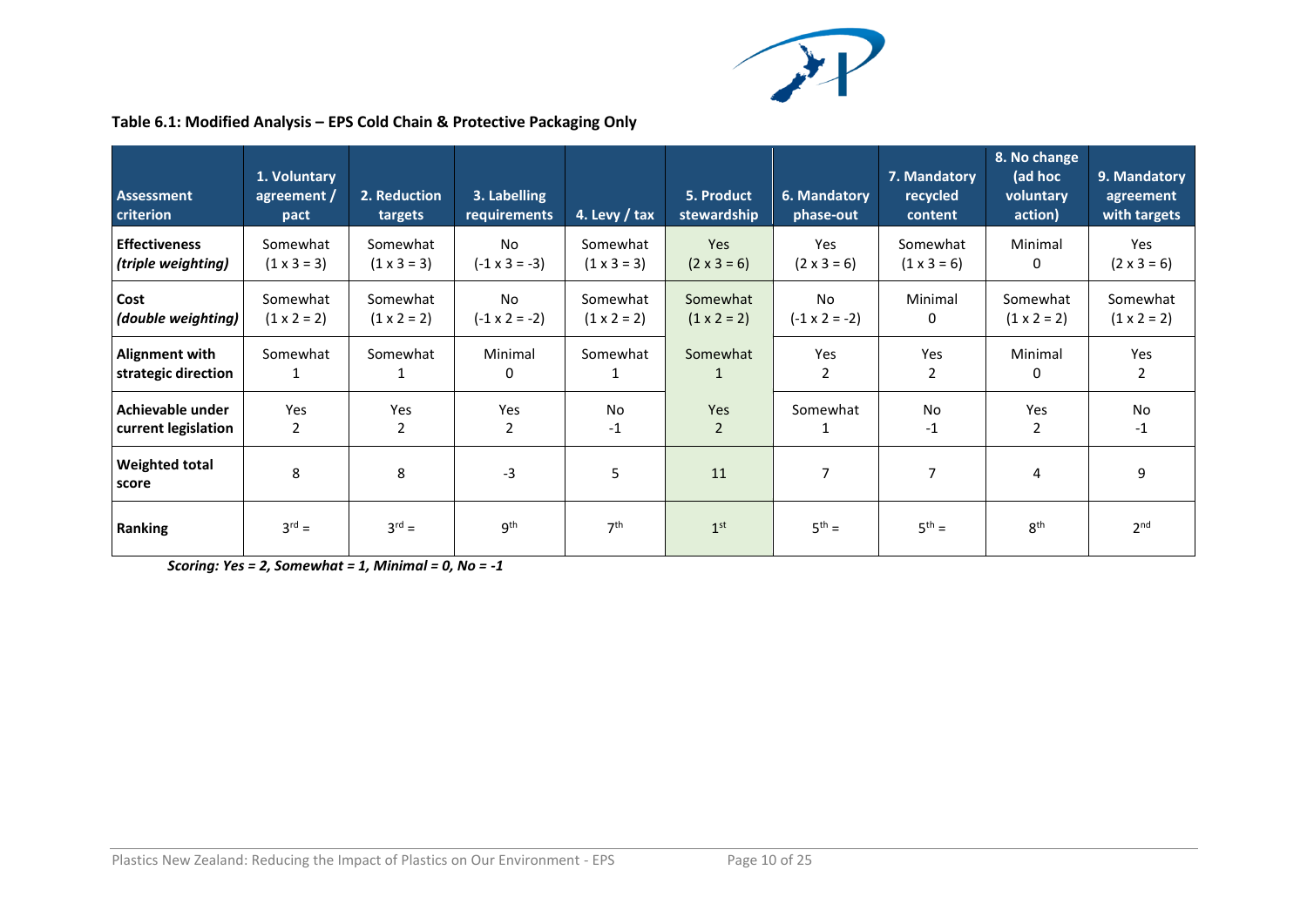

## 7. Phase Out Hard-To-Recycle Plastics – EPS

**Q6: Do you agree with the proposed phase-out of PVC and polystyrene packaging as set out in two stages (by 2023 and 2025)? If not, why?**

No – we do not agree with the phaseout of EPS cold chain & protective packaging

**Q7: Have we identified the right packaging items that would be covered by a phase-out of PVC and polystyrene packaging? If not, what would you include or leave out and why?**

No – the assessment has not been carried out correctly for EPS. See earlier sections and additional detail below.

Following discussions with MfE staff we feel it is important to highlight the critical applications of EPS in the cold-chain and protective packaging supply chains. There are very good reasons that EPS packaging is used. Due to public pressures many companies have tried alternative options with less than satisfactory results (see Section 9). The alternatives often have good marketing 'spin' but when tested in real-world environments fail to meet the stringent requirements.

We also reiterate the incorrect labelling of cold-chain and protective packaging EPS as 'difficult to recycle' as referenced in Section 3.1. We note that the consultation acknowledges on page 38 that there are recyclers in New Zealand who take EPS for recycling. However, we also note that this has been designated 'a solution for recycling EPS used in other sectors, eg, construction'. This is not correct. Many of the NZ EPS manufacturers take post-consumer EPS packaging for recycling. Expol for example are working with a number of retailers to create a national collection network<sup>18</sup> for post-consumer EPS (See Case Study 1).

## 7.1. Seafood Transportation

New Zealand exported over \$1.68 billion of seafood (fish, crustaceans, shellfish etc) in the year to June 2020. Around \$0.16 billion was imported in the same timeframe. EPS Packaging is utilised for a large portion of this market for the following reasons:

- EPS has exceptional thermal insulation properties and can maintain safe temperatures over the shipping timeframes. Thermal management and food safety are primary considerations for seafood packaging.
- EPS is waterproof and retains its structural integrity on contact with water, ice or condensation. This is important for palletisation and shipping.
- EPS can be manufactured with or without drain holes depending on the needs of the customers. This ensures leakage is controllable throughout logistics chain.
- EPS dampens vibrations and shock very well. This is critical when shipping live animals such as crustaceans. The animals are also unable to work their claws through the wall of the EPS packaging ensuring injury is prevented (important from animal welfare point of view).
- EPS is extremely lightweight meaning it can be shipped cost-effectively around the world without incurring higher freight costs and emissions than necessary.

The food safety requirements for seafood are strict to minimise and prevent foodborne illness. The most common illness relating to failures in thermal control in seafood is histamine poisoning. This occurs when fish are not handled or chilled appropriately and bacteria convert amino acids into

<sup>18</sup> <https://www.expol.co.nz/enviro>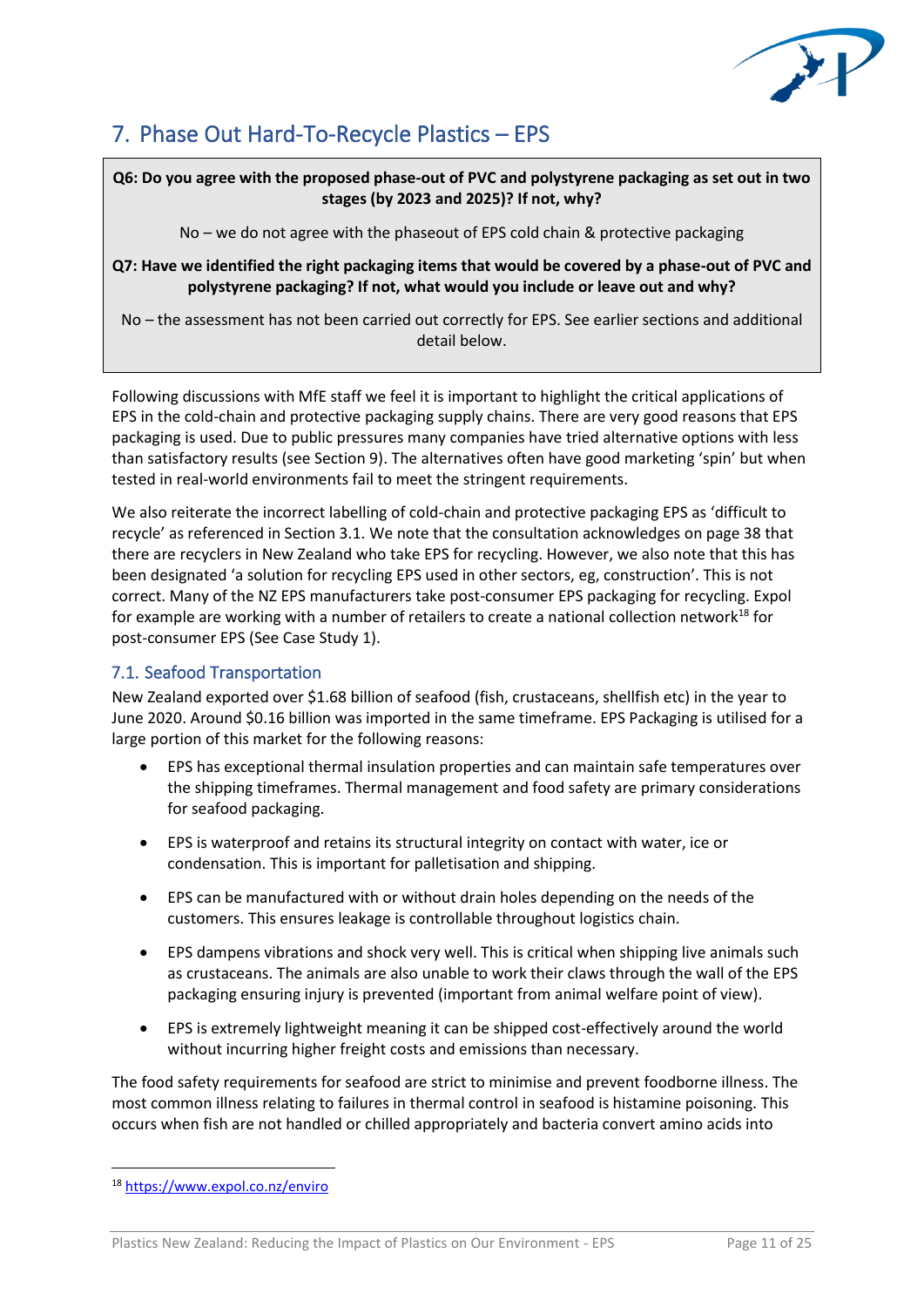

biogenic amines<sup>19</sup>. When eaten, these cause allergic symptoms such as rashes and skin inflammation. An example of this occurred in November with Hello Fresh Trevally fillets<sup>20</sup>.

The Ministry for Primary Industries (MPI) states that fish should not be exposed to temperatures more than 4.4°C for more than 4 hours after the initial chilling<sup>16</sup>. The *Processing of Seafood Products* Operational Guide also indicates the temperatures in the table below as mandatory requirements<sup>21</sup>. Note the requirement to keep chilled fish products below  $4^{\circ}$ C and chilled whole fish below  $1^{\circ}$ C.

| <b>Product type</b>                               | <b>Chilling / Freezing temperature</b> |  |  |  |  |
|---------------------------------------------------|----------------------------------------|--|--|--|--|
| Shucked pāua intended for canning in New Zealand  | $6^{\circ}$ C                          |  |  |  |  |
| Chilled whole fish                                | $-1^{\circ}$ C to 1 $^{\circ}$ C       |  |  |  |  |
| Chilled fish product                              | $-1^{\circ}$ C to $4^{\circ}$ C        |  |  |  |  |
| Frozen fish or fish product (including shellfish) | $-18^{\circ}$ C                        |  |  |  |  |
| <b>Brine frozen fish</b>                          | $-9^{\circ}C$                          |  |  |  |  |

HC Spec Table 7: Maximum Critical Preservation (Loadout) Temperatures

Another applicable requirement under the Commercial Slaughter Code of Welfare is that live crabs, rock lobsters (crayfish) and freshwater crayfish (kōura) must be insensible at the time they are killed<sup>22</sup>. This is typically done through chilling the animals to  $4^{\circ}$ C or less.

## 7.2. Pharmaceuticals, Veterinary, Science & Medical Sectors

EPS is used extensively for the shipment of pharmaceuticals, biologics, scientific samples, and vaccines. EPS meets the following critical criteria:

- Thermal control to ensure efficacy of medications and vaccines is maintained throughout shipment. Vaccine potency, for example, is reduced every time a vaccine is exposed to an improper condition<sup>23</sup>.
- Thermal, vibration and impact control to maintain integrity of biologics.
- EPS is mouldable into the specific shapes required to fully protect and hold breakable items such as glass vials.
- Contact with dry ice does not impact the performance of the EPS (ultra-cold supply chains).
- Under the Ministry of Health's *National Standards for Vaccine Storage and Transportation for Immunisation Providers*<sup>24</sup> EPS is one of only two options for temporary storage of

<sup>21</sup> Ministry for Primary Industries, Operational Code – Processing of Seafood Products, Section 23.2, page 135, <https://www.mpi.govt.nz/dmsdocument/19853-Processing-of-Seafood-Products-Operational-Code>

<sup>&</sup>lt;sup>19</sup> Ministry for Primary Industries, Food Control Plan Template, Specialist Retail – Fishmonger Safe, <https://www.mpi.govt.nz/dmsdocument/11797/direct>

<sup>20</sup> [https://www.nzherald.co.nz/nz/hello-fresh-food-poisoning-20-more-people-report-symptoms-after-eating](https://www.nzherald.co.nz/nz/hello-fresh-food-poisoning-20-more-people-report-symptoms-after-eating-spoiled-fish/MJUJVDPF6FWXI5ZBUV7EZN2B7A/?ref=readmore)[spoiled-fish/MJUJVDPF6FWXI5ZBUV7EZN2B7A/?ref=readmore](https://www.nzherald.co.nz/nz/hello-fresh-food-poisoning-20-more-people-report-symptoms-after-eating-spoiled-fish/MJUJVDPF6FWXI5ZBUV7EZN2B7A/?ref=readmore)

<sup>&</sup>lt;sup>22</sup> Commercial Slaughter Code of Welfare 2018, Section 6.2. Issued under the Animal Welfare Act 1999. <https://www.mpi.govt.nz/dmsdocument/1409/direct>

<sup>23</sup> U.S. Department of Health and Human Services Centers for Disease Control and Prevention, *Vaccine Storage and Handling Toolkit,* Pg 49, [https://www.cdc.gov/vaccines/hcp/admin/storage/toolkit/storage-handling](https://www.cdc.gov/vaccines/hcp/admin/storage/toolkit/storage-handling-toolkit.pdf)[toolkit.pdf](https://www.cdc.gov/vaccines/hcp/admin/storage/toolkit/storage-handling-toolkit.pdf)

<sup>24</sup> Ministry of Health, *National Standards for Vaccine Storage and Transportation for Immunisation Providers, 2 nd Edition 2019,* [https://www.health.govt.nz/system/files/documents/publications/national-standards-for](https://www.health.govt.nz/system/files/documents/publications/national-standards-for-vaccine-storage-and-transportation-for-immunisation-providers-sep19.pdf)[vaccine-storage-and-transportation-for-immunisation-providers-sep19.pdf](https://www.health.govt.nz/system/files/documents/publications/national-standards-for-vaccine-storage-and-transportation-for-immunisation-providers-sep19.pdf)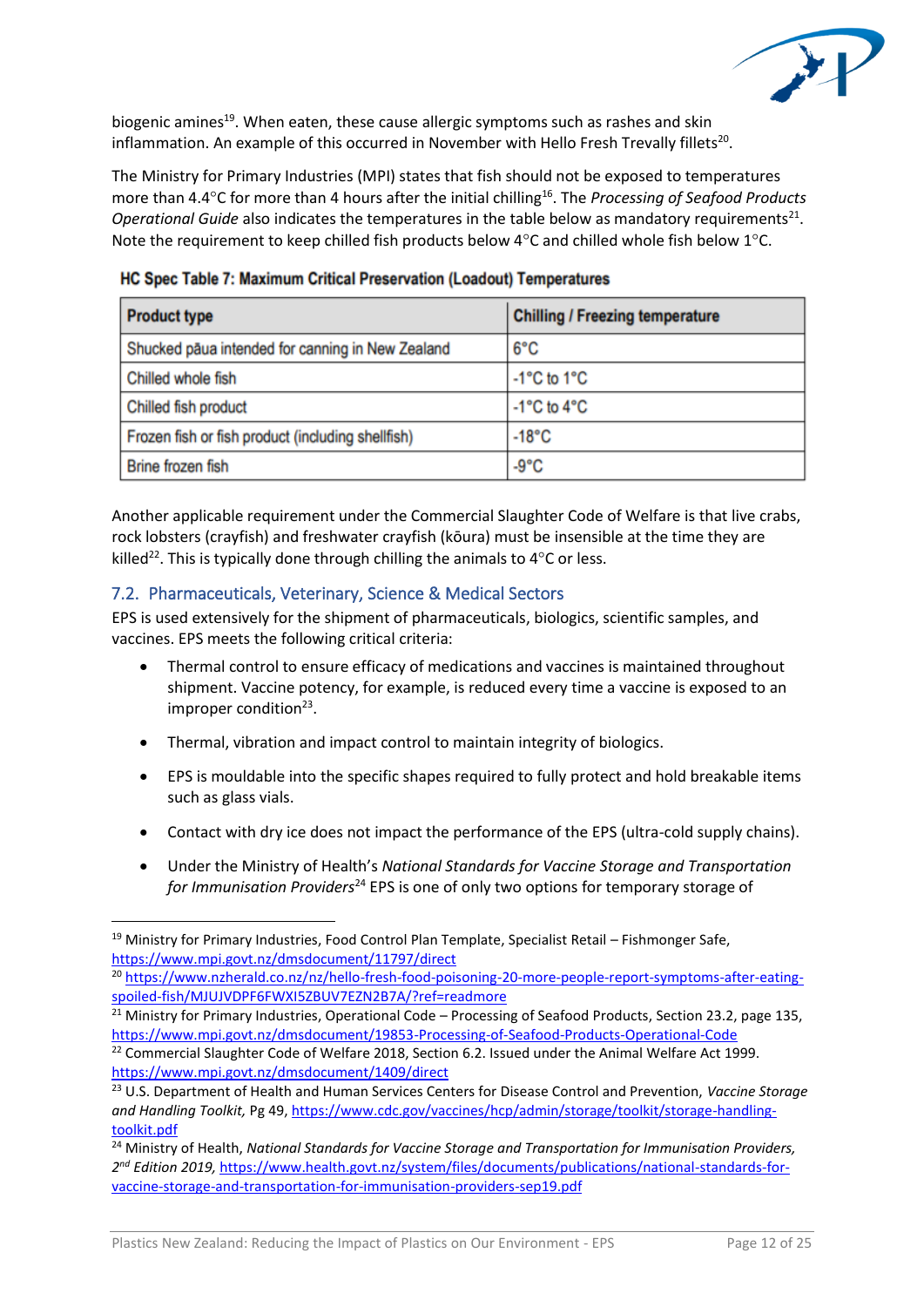

vaccines during refrigerator maintenance or for transport to another provider. This is consistent with the *Vaccine Storage and Handling Toolkit*<sup>25</sup> put out by the CDC in the USA (updated Nov 2020 for Covid-19)

Given the global pandemic, it is worth noting that much of the Covid-19 vaccine will be shipped around the world in packaging systems utilising EPS. Pfizer has already indicated their decision to use EPS as part of their system to ensure adequate protection of the very thermally sensitive vaccine<sup>26</sup>.

While exemptions would allow critical pharmaceuticals to still be shipped, this does not eliminate the fact that EPS would be coming into the NZ system. A blanket ban would leave NZ with no method of dealing with this substantial amount of packaging material. Following a product stewardship route, and building up the recycling capability of the industry, is a far better approach.

## 7.3. Electronic Products & Machinery

New Zealand imports more than \$15.8 billion in machinery and other electrical goods<sup>27</sup>. It is likely that a significant part of this imported product utilises EPS as protective packaging. EPS is not a popular material with consumers, but whiteware and electronics companies continue to use it for very good reason. The alternatives have failed to adequately protect the product during transit. Many of these large companies are also working with their local EPS Associations to ensure the packaging material can be collected and reused or recycled.

Electronic goods of all types are required to pass stringent transportation testing before they are able to be sold (e.g. ISTA 3A<sup>28</sup>, ASTM D5276-98<sup>29</sup>. This is to prove that they are able to withstand the rigours of the distribution system. Fully packaged products must pass a series of tests (below), followed by inspection and functional testing to ensure they are safe for use by the customer. EPS is very difficult to beat in this application due to its high impact properties and mouldability. Many heavier weight products such as whiteware, air-conditioning units and other electronics goods cannot pass this testing without EPS protective packaging.

A typical test process involves:

- Preconditioning of packaged product followed by exposure to variable temperature and humidity. This provides thermal stress on packaging and product materials and creates condensation on the packaging which can impact the physical performance during transit.
- Drop Testing: Each item is dropped 10-17 times from a height (related to weight). The image below identifies the carton features for the testing. The item is dropped onto each face  $(1 -$ 6), the bottom corner of the manufacturers joint (2-3-5) and then the three edges leading away from this corner. In some cases, this testing is carried out to simulate real-world situations. For example, a refrigerator being shipped in a truck across the USA in winter might be chilled to -20 $\degree$ C prior to the drop test and dropped from a height equivalent to the truck bed<sup>30</sup>.

<sup>&</sup>lt;sup>25</sup> U.S. Department of Health and Human Services Centers for Disease Control and Prevention, Vaccine Storage and Handling Toolkit<https://www.cdc.gov/vaccines/hcp/admin/storage/toolkit/storage-handling-toolkit.pdf> <sup>26</sup> Information provided by USA contacts at EPS-IA

<sup>&</sup>lt;sup>27</sup> NZ Trade Dashboard: [https://statisticsnz.shinyapps.io/trade\\_dashboard/](https://statisticsnz.shinyapps.io/trade_dashboard/)

<sup>&</sup>lt;sup>28</sup> ISTA-2A Overview,<https://ista.org/docs/3Aoverview.pdf>

<sup>&</sup>lt;sup>29</sup> ASTM D5276-98,<https://www.astm.org/DATABASE.CART/HISTORICAL/D5276-98.htm>

<sup>&</sup>lt;sup>30</sup> Based off transport testing experience gained while an engineer for a NZ whiteware manufacturer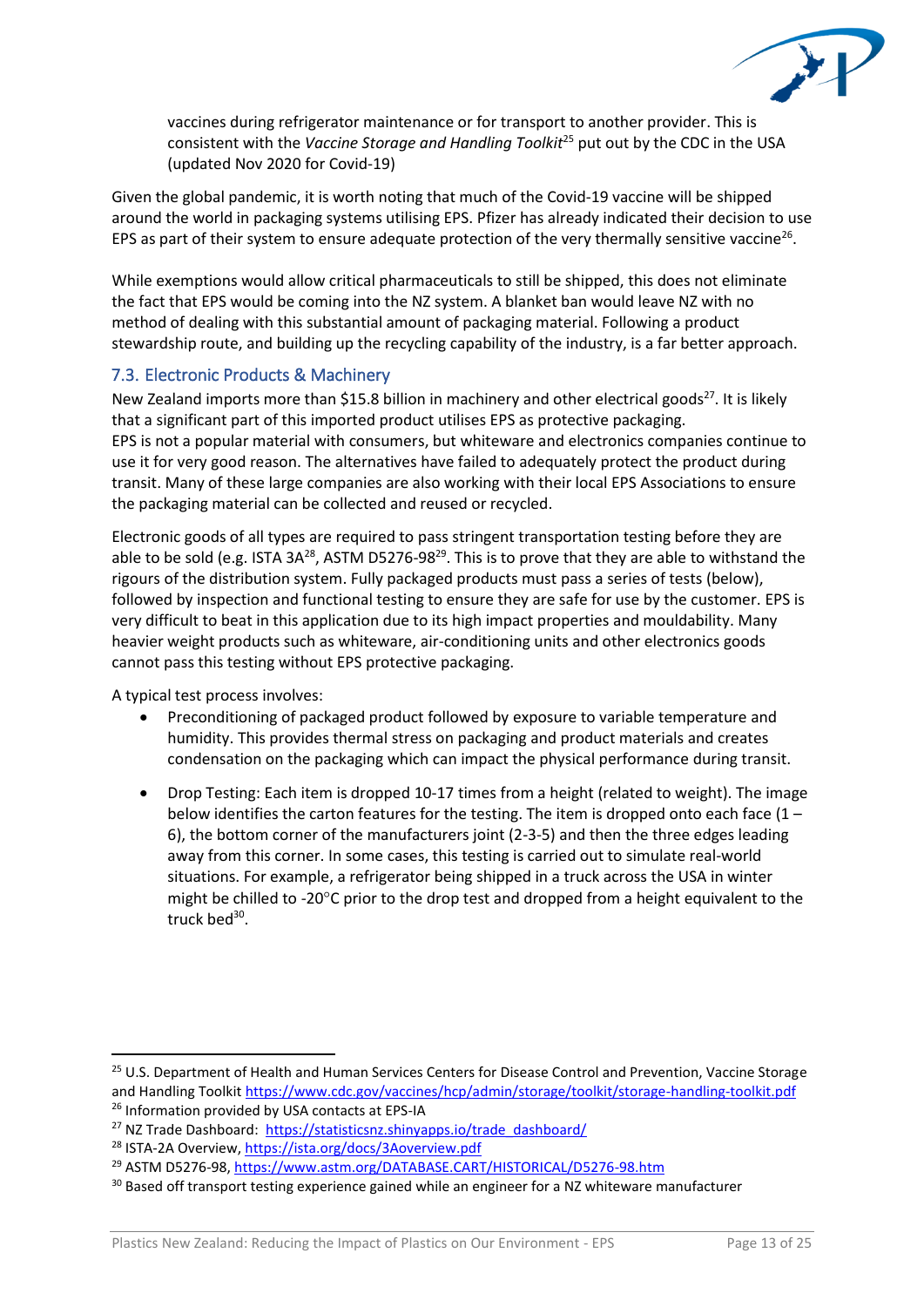



- Vibration testing is carried out which provides randomised variation similar to that experienced during transport. This is often done on multiple faces of the carton (e.g. 1, 3 and 2 above) unless the product has a specified shipping orientation.
- Compression testing is carried out which applies a weight (based on the amount of product that can be loaded onto pallets in a container) for a set length of time.
- Following the transport testing products are typically inspected visually for damage and breakages, and then tested for electrical safety and general functional performance.

# 8. Costs & Benefits of a Mandatory Phaseout of EPS

**Q9: What would be the likely costs or benefits of phasing out all PVC and polystyrene packaging (hard polystyrene and EPS) by 2025?**

**Q13: Have we identified the right costs and benefits of a mandatory phase-out of the targeted plastics? If not, why? Please provide evidence to support your answer.**

## **Q14: How likely is it that phasing out the targeted plastics will have greater costs or benefits than those discussed here? Please provide details to explain your answer.**

Costs have not been correctly identified and will be much greater than discussed in the consultation.

Costs would be high for manufacturers of EPS packaging, importers and exporters of seafood, pharmaceuticals, and heavier electronic equipment used across most sectors of the economy (e.g. medical, laboratory, manufacturing, consumer retail, telecommunications, construction and infrastructure). There are also potential significant impacts on the community through reduced food safety, increased product damage, or reduced product availability. Additional waste management and recycling costs would also be incurred as the alleged alternatives typically use multiple materials across multiple waste streams.

A mandatory phase-out cannot be achieved without undue costs to the businesses within multiple critical supply chains.

The costs to industry have been significantly underestimated for EPS packaging used for cold-chain and protection. This applies to all parts of the system from the EPS manufacturers, to their direct customers in NZ, to manufacturers of product imported into NZ.

Page 45 claims that *New Zealand's active plastics manufacturing sector will be affected by a phaseout of some hard-to-recycle plastics. However, the targeted plastics may be one of a number of products they manufacture. This policy will not affect other products like EPS insulation and construction items, and PVC piping.*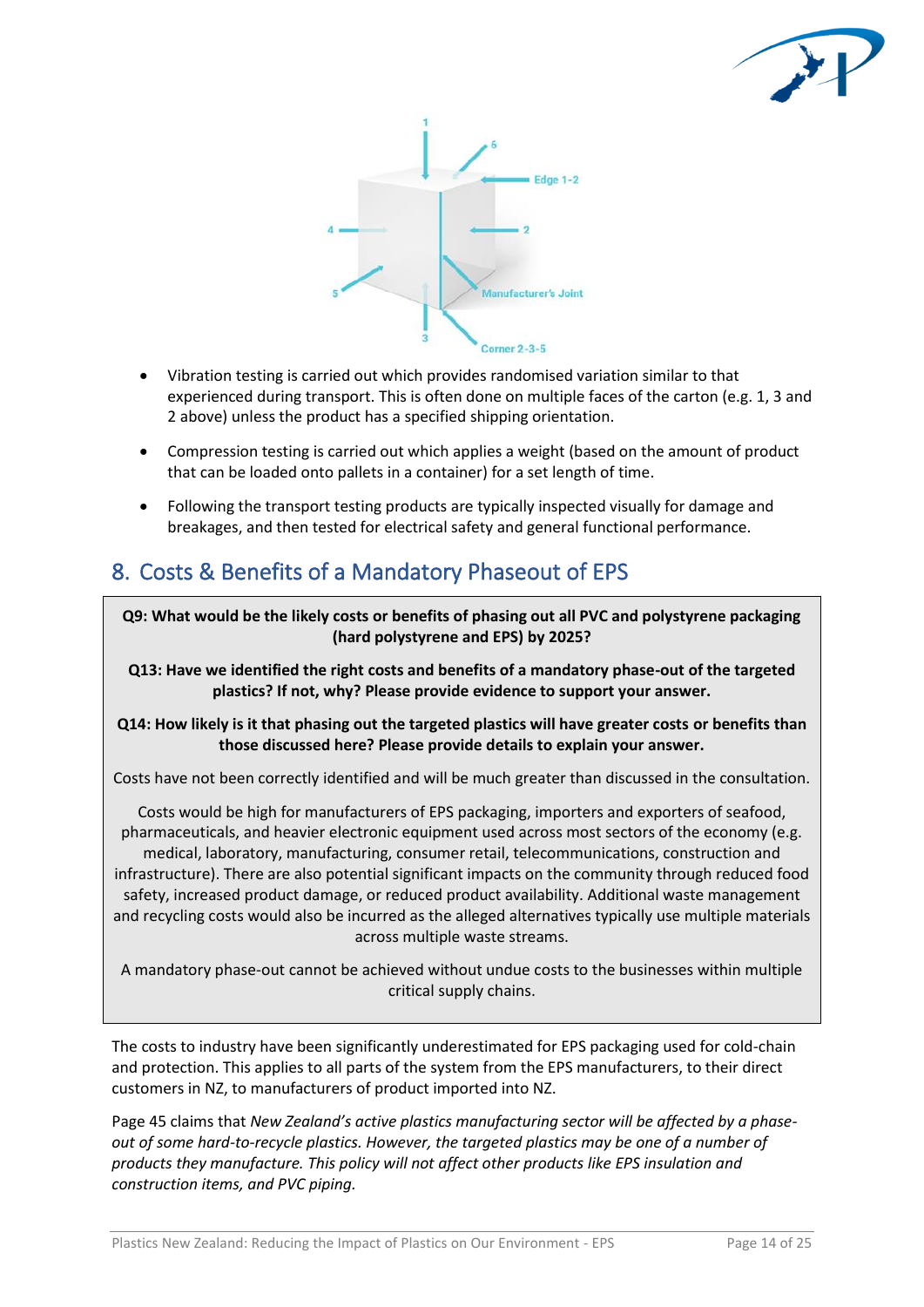

New Zealand has several EPS manufacturers specialising in cold-chain and protective packaging. A blanket ban on EPS would result in the closure of these businesses, and the loss of multiple jobs and contribution to the NZ economy. A company under threat from this proposal is one of the NZ plastics companies furthest ahead in the journey to a low-emissions circular economy. Hope Moulded Polystyrene<sup>31</sup> is a signatory to the NZ Plastics Packaging Declaration, operates under a zero-waste policy, are running on up to 85% solar energy, are certified members of Operation Clean Sweep<sup>32</sup> and work with the Nelson Community to recover and recycle post-consumer polystyrene. Government action that irreparably damaged the operations of such a forward-thinking company would send a very poor message to the rest of New Zealand's plastics manufacturers, and indeed the entire manufacturing sector. The loss of jobs also goes against the Governments commitment to support regional economic development as it would have a significant negative impact on the Richmond community.

The claim that the policy will not affect other products like EPS insulation and PVC piping is simplistic and somewhat naïve. Any policy banning an entire category of material from one application is going to raise questions for the public as to why those materials are still being used elsewhere. Labelling PVC, EPS and polystyrene as 'bad' in the packaging space will absolutely lead to reputational damage for products made from these materials and used in other sectors. There will be a variety of costs incurred from this including direct loss of sales for the companies involved, and potential job losses. There is also a potentially significant impact on New Zealand's plans to create greener buildings. EPS is an essential material providing insultation for low cost and resource use in comparison to alternatives. It is also used extensively used in flooring systems to reduce the amount of steel and concrete used (lower carbon footprint).

For those in the Seafood sector there are multiple impacts which could be extremely costly in the scenario where a blanket ban is carried out. The impacts relate both to the local supply chains and exports of seafood. New Zealand has very few dry-pack lines. The majority of alternatives proposed for EPS packaging are cardboard based. The known issues arising from banning EPS are:

- Damp/wet cartons lose their structural integrity. Those at the bottom of a pallet load of product collapse and result in significant loss.
- Damp/wet cartons have reduced thermal performance. Given these alternatives are already not matching EPS in performance, this further reduces their capability.
- Poor thermal performance of packaging threatens the organisations ability to meet MPI requirements for food safety. It also threatens their ability to successfully export product.
- Poor thermal performance increases the risk of foodborne illness and reputational damage.
- It is not a simple proposition to change from a wet-pack line to a dry-pack line. Generally, this is only done in a green-fields situation where the company is setting up a completely new operation. Many years of planning and capex raising are required before this can be done. Those companies I have spoken to have indicated either no plans to move to dry-pack lines, or that any plans are long term (5-10 years) and they are not in a position to change prior to that. Particularly with the ongoing challenges Covid-19 is presenting, and long consenting processes (new builds generally required).

Importers and exporters of electronics goods and machinery utilising EPS for protection will face the following challenges (retailers and brands included for exports):

• Continued costs of investigating alternatives to EPS (note this is already occurring, unsuccessfully in a large number of cases).

<sup>31</sup> <https://www.hmp.co.nz/sustainability>

<sup>32</sup> <https://www.plastics.org.nz/environment/marine-litter/operation-clean-sweep>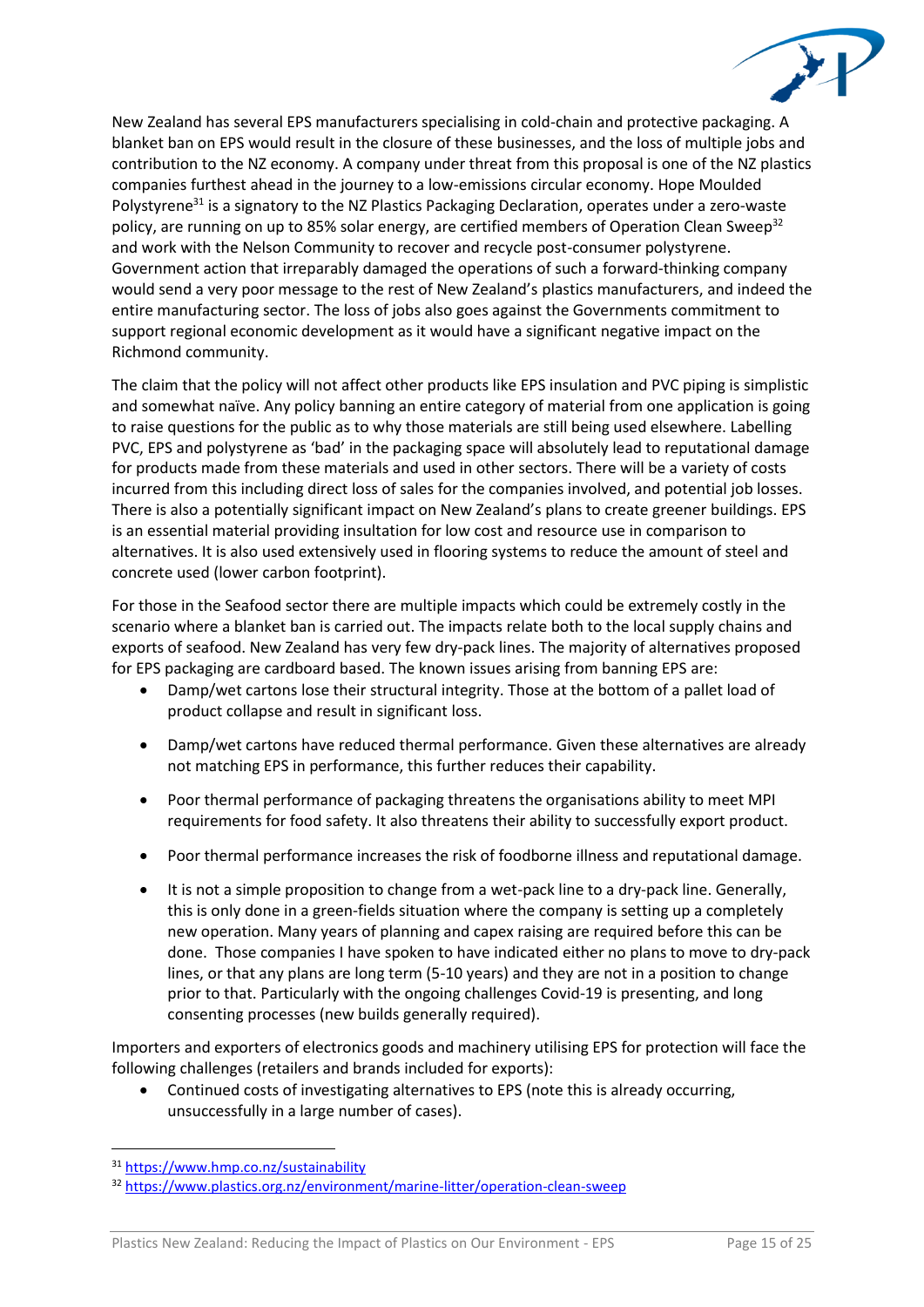

- Increased product damage is likely resulting in higher costs to repair or replace products. Reputational damage will also be incurred.
- For those who chose to still ship product to NZ: Increases in packaging costs and packed product size. The alternatives to EPS are more expensive. As they are also less impact resistant more material is required to match EPS. This increase then pushes the box size up. Increased box size means fewer products are able to be shipped in the same space. Not only does this increase the freight cost per unit but it also increases the carbon footprint of the product as more trips are required to ship the same amount of product.
- As the margins are often extremely tight on consumer products the issues discussed above, particularly in relation to less efficient supply chains, will mean that some companies chose not to ship their products to NZ. Ours is a very tiny market in the global system. It is very likely that NZ would be presented with the option of 'take the packaging or lose access to the product' by some companies. They are not going to spend large amounts of capex and R&D to change packaging formats and production lines to suit a very small portion of their market.

The potential costs/risks to the community from a blanket ban of EPS that removes it from coldchain and protective packaging:

- Increased food-borne illness due to failures to maintain safe temperatures during shipping (e.g. Hello Fresh food poisoning $33$ ).
- Increased product damage of larger, and more expensive, consumer electronics such as whiteware. Inconvenience of needing to return to store and get replacement.
- Reduced options for purchasing of larger consumer electronics. Some brands would be unable to replace EPS cost-effectively and would chose-not to ship product to NZ.

## 9. A Discussion on the Alternatives to EPS

## **Q10: Do you believe there are practical alternatives to replace hard-to-recycle packaging (EPS)? If not, why?**

No – while many alternatives have very clever marketing 'spin' and claim equivalence with EPS, realworld testing has shown that the alternatives are not viable. The alternatives also generally cost significantly more in terms of unit price, labour, and freight (weight).

The information below has been gathered from our Members and their customers. For commercial reasons this is aggregated and not linked to a specific company unless it was provided directly to Plastics NZ. For company specific details and evidence please reference submissions from the EPS packaging manufacturers, seafood producers, pharmaceutical companies and those dealing with electronic goods such as Fisher & Paykel Appliances and the Japanese Electrical Manufacturers Association.

## 9.1. Cardboard with Wool Insulation

Table 5 of the Consultation suggests a cardboard carton with wool insulation as a replacement for EPS in cold chain supply lines. There are a number of issues with this which mean this packaging is not viable for all cold-chain supply lines. These are discussed below. We note that this is currently the best alternative on the market in terms of thermal performance, so we cover this option in

<sup>33</sup> [https://www.nzherald.co.nz/nz/hello-fresh-food-poisoning-20-more-people-report-symptoms-after-eating](https://www.nzherald.co.nz/nz/hello-fresh-food-poisoning-20-more-people-report-symptoms-after-eating-spoiled-fish/MJUJVDPF6FWXI5ZBUV7EZN2B7A/)[spoiled-fish/MJUJVDPF6FWXI5ZBUV7EZN2B7A/](https://www.nzherald.co.nz/nz/hello-fresh-food-poisoning-20-more-people-report-symptoms-after-eating-spoiled-fish/MJUJVDPF6FWXI5ZBUV7EZN2B7A/)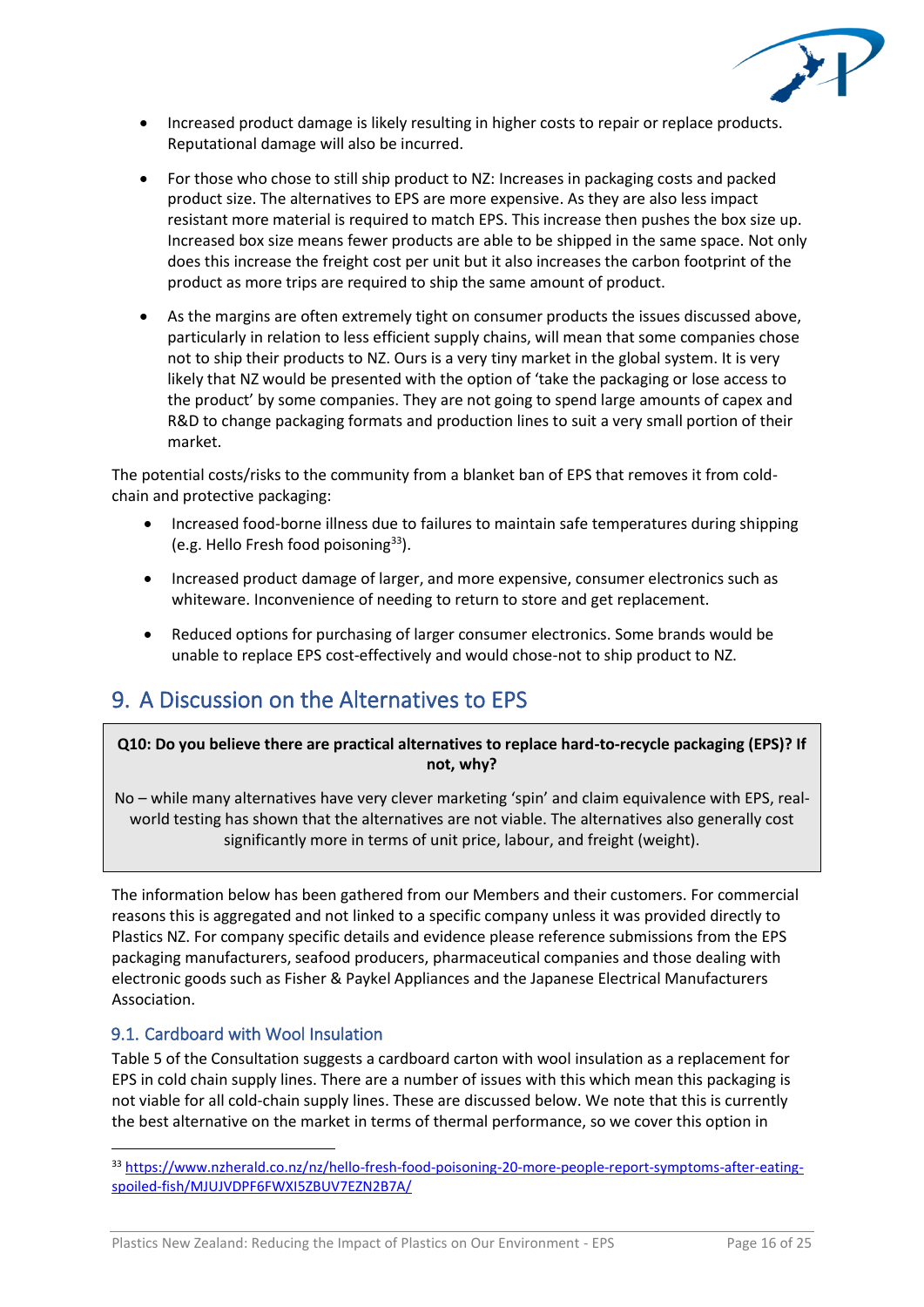

detail. Less information is provided on other cold-chain alternatives as they do not match the performance of this wool-based option.

- The packaging is based around a cardboard carton.
	- $\circ$  Cardboard absorbs moisture from exposure to wet areas of factory, ice-melt from within, saltwater release from live animals, and condensation on exposure to humid environments (experienced during transit).
	- $\circ$  Cardboard loses its structural integrity when damp. As the majority of shipments involve stacking of packed product onto pallets, multiple layers high, this results in collapse of cartons on the bottom layer and loss of product. One seafood producer $34$ noted that a cardboard option could withstand the loading with *careful* stacking. However as soon as the product was restacked by freight workers at airports and distribution centres (up to 5 times in transit to Shanghai) problems occurred. The risk of box deformation, and therefore product damage and loss, was too high for them to risk. Added to this is potential liquid spillage in aircraft which is extremely undesirable.
	- o The product that NZ is shipping in EPS tends to be high quality, premium produce, vaccines and pharmaceuticals, biologics, and scientific samples. These all have considerable value and packaging failure would cause significant loss. In some cases, such as with vaccines, pharmaceuticals, biologics and scientific samples, the community would also be impacted.
	- o Seafood product shipped to Japan goes through a process where a hole is punched in the bottom of the packaging to let any liquid or ice melt out. The product is then re-iced. Cardboard is not accepted for this process as the liquid would destabilise the cardboard and the structural integrity would be lost, rendering it useless as a carrier.
- The insulative properties of the wool insulation do not match EPS
	- $\circ$  While the wool insulation is a good option for some products, particularly where the product is always in a chilled environment, it does not work for all applications. Realworld testing shows rapid temperature rise of product when exposed to higher ambient temperatures. It also does not work very well when used in non-chilled delivery channels.
	- o Many seafood companies in NZ, particularly those in the regions, use overnight courier to get their product to customers as quickly as possible to maintain quality and freshness. For overnight couriers non-chilled service is the only option available. Any chilled freight services, particularly between the lower South Island and the North Island, offer at best a two-day delivery service. Costs of this are also prohibitive. EPS is the only packaging option offering the level of insulation required to maintain product temperatures within safe limits through the non-chilled distribution.
	- $\circ$  Products moving through airports and multiple distribution centres, particularly for exports, tend to have periods where they are exposed to higher ambient temperatures. Most airports domestically and internationally do not have chillers. It is critical for product safety across all cold chain supply lines (seafood, pharmaceuticals and other products) that the product temperature is maintained during these transition points. One exporter of premium seafood described

<sup>&</sup>lt;sup>34</sup> Contact details for Seafood Producer provided on request.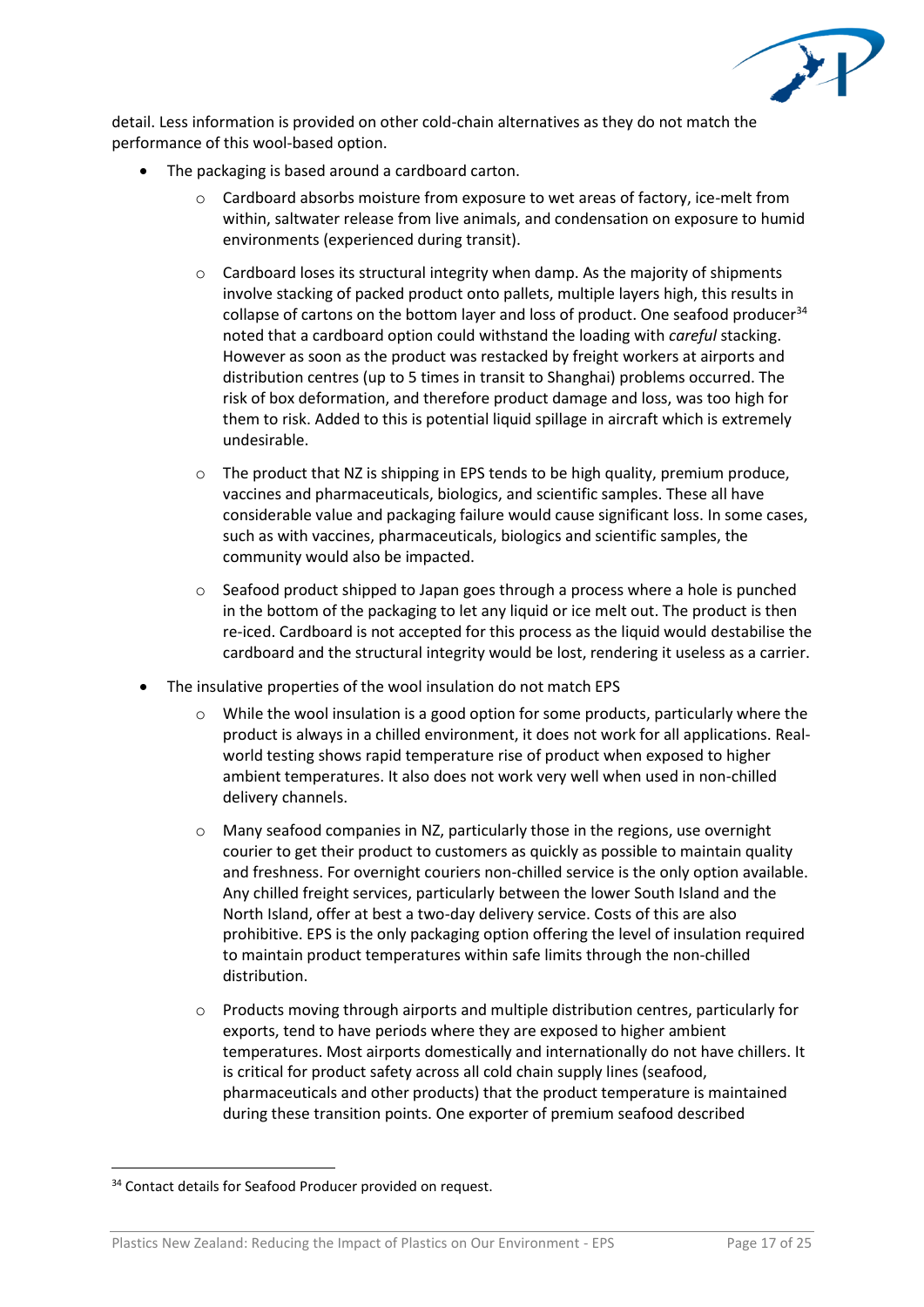

personally witnessing their products sitting on the tarmac in the hot sun for 3-4 hours. Without EPS the product would have been well above temperature.

- $\circ$  A biotechnology company, who is conscious of the environmental impacts of the materials they chose, has trialled multiple packaging options. They have very strict validation requirements to ensure their biologics, vaccines and pharmaceutical products reach customers safely and unspoilt. They have found that EPS provides superior thermal and physical protection to alternatives as well as being reliable and cost-effective.
- $\circ$  The graph below shows testing results for bivalve molluscan shellfish in a cardboard carton with wool insulation. The trialling company was not satisfied with the rapid temperature increase of the seafood to more than their  $4^{\circ}$ C limit during the testing. Overall, the product spent more than 7 hours above the limit in the first 30 hours of testing. This is the maximum temperature for their products during shipping for food safety reasons.
	- The first test of the insultation occurs when the ambient temperature is increased to  $30^{\circ}$ C for a short period. The product temperature increased rapidly to  $5^{\circ}$ C over 2 hours. It then took over 5 hours for the product to drop back to 2°C.
	- The second test occurred with a lift of ambient temperature to between 19 $\degree$ C and 26 $\degree$ C over a 4 hour period. The product temperature exceeded the  $4^{\circ}$ C limit within 2 hours and reached higher than 6 $^{\circ}$ C within 4 hours.
- Recyclability and cost:
	- o The wool insulated cardboard packaging utilises multiple packaging materials; heavy gauge cardboard carton, wool pad, plastic bag wrapping wool, and often an additional bag separating the product and the wrapped insulation.
	- o Additional labour and time is required to assemble and line the packaging.
	- o Additional gel pads are required to maintain product temperature (note this does not work for all situations).
	- $\circ$  Costs for the packaging is higher than EPS both in terms of packaging unit price, the additional labour required, and additional freight costs due to higher weight.
	- o While clean cardboard is readily recyclable, damp cardboard would likely be rejected – particularly if contaminated with liquid from seafood product. While theoretically compostable, as is the wool, the infrastructure and collection systems for composting are lacking on a global basis. Soft-plastics, such as the wool wrapping and liner, are also problematic globally. The most likely end-destination for this packaging is landfill or incineration in the majority of markets around the world. As with plastics the focus needs to be on actual recyclability or compostability in practice and at scale<sup>35</sup>

<sup>35</sup> Ellen MacArthur Foundation *New Plastics Economy Global Commitment*

[https://www.ellenmacarthurfoundation.org/assets/downloads/Global-Commitment-Document-to-download](https://www.ellenmacarthurfoundation.org/assets/downloads/Global-Commitment-Document-to-download-on-website-2.pdf)[on-website-2.pdf](https://www.ellenmacarthurfoundation.org/assets/downloads/Global-Commitment-Document-to-download-on-website-2.pdf)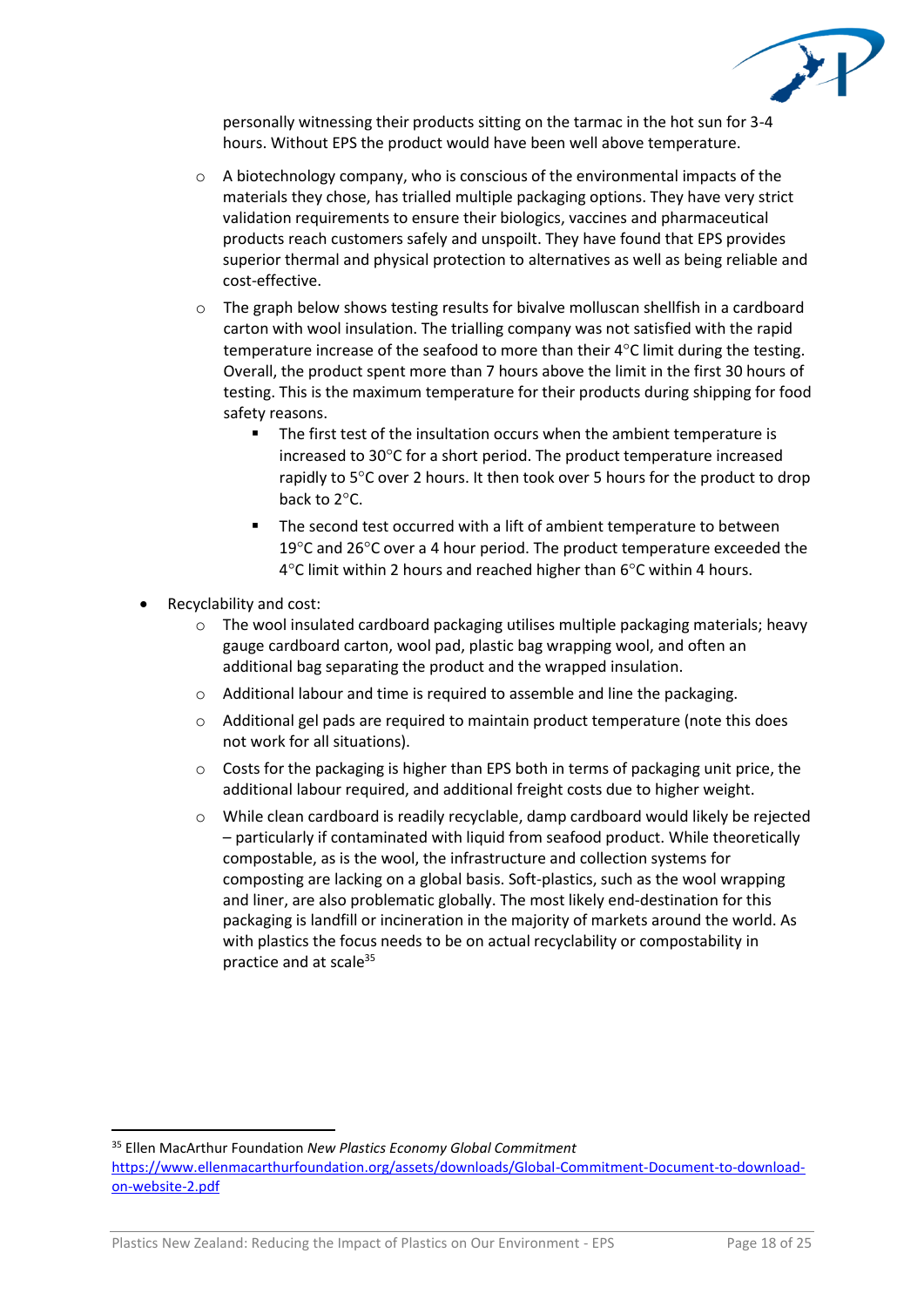



Note: identifying information has been redacted due to commercial sensitivity. Details may be provided to government officials on request. Packaging format tested – 72cm x 29.5cm x 23cm (49L). 800gsm wool liner. 3x900g frozen gel bricks on top of payload. Sensors on top and side of payload.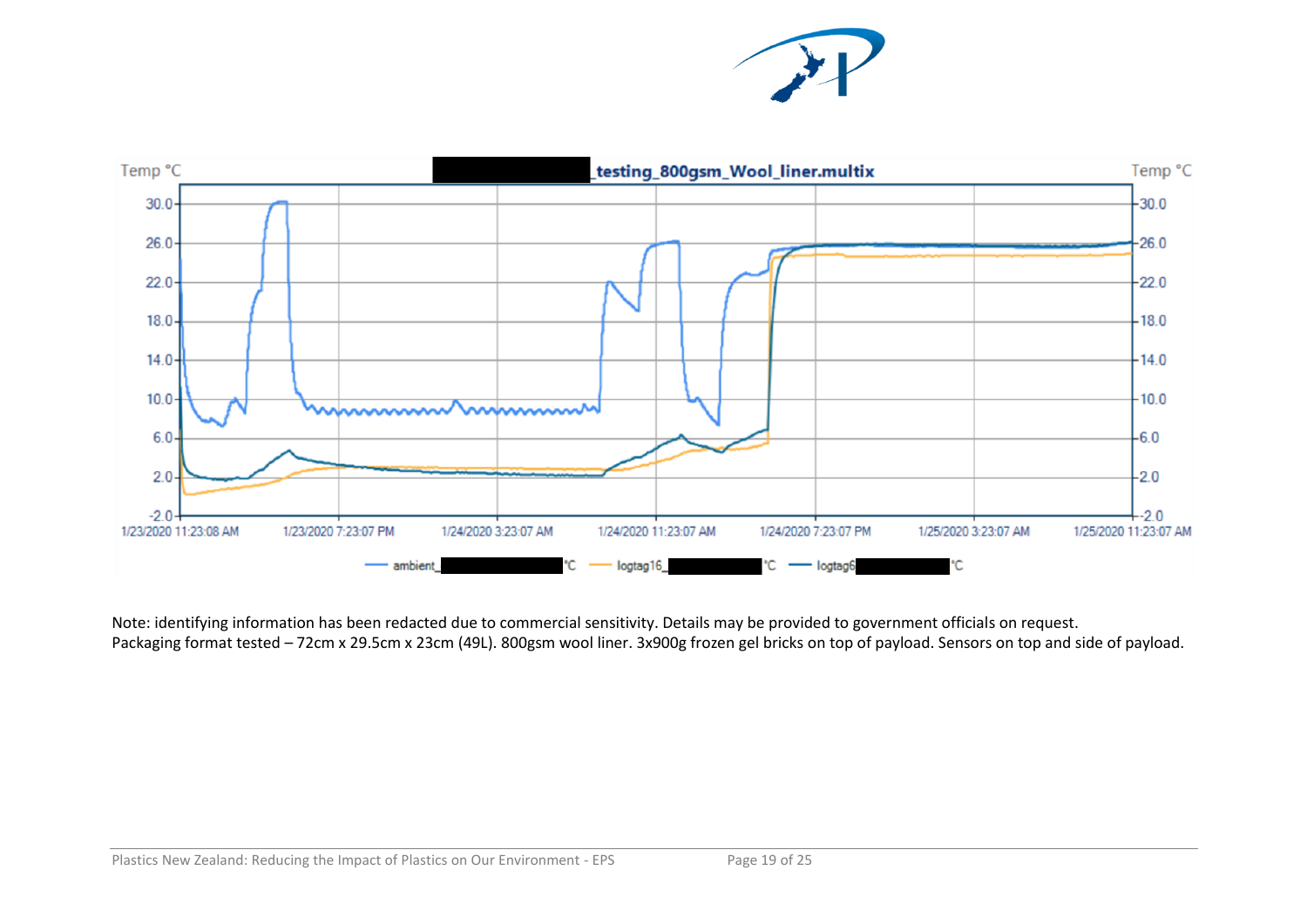

## 9.2. Expanded PLA (EPLA)

One alternative proposed for EPS is Expanded Polylactic Acid (EPLA or Zealafoam). At present this is not commercialised, but trials have been carried out in New Zealand for this packaging. It shows good promise in terms of thermal properties and strength. However, there are some issues with viewing EPLA as an alternative to EPS. In general, it offers minimal advantage and additional challenges:

- EPLA is a drop-in solution for EPS in that it has a very similar structure of small beads joined together to form the shape. At present this is not commercially viable for packaging applications as the cycle times to manufacture are extremely long (impractical). The material is also very expensive.
- EPLA is commercially compostable. If it is leaked from waste management systems or littered it will behave very similar to EPS in that it will fragment into small particles. As the conditions required to biodegrade the material are not present in the natural environment the material will not break down and will pose the same risks to the ecosystem as EPS.
- Commercial composting infrastructure that will handle PLA is minimal within NZ and globally. Plastics composting infrastructure is generally several steps behind plastics recycling. To successfully implement this packaging product stewardship would be required to create a collection system and facilitate actual composting of the recovered materials.
- To the public EPLA looks very similar to EPS. A change of material does not change the root causes of leakage and litter, therefore to the public the problem will not go away.
- PLA has a glass transition temperature of  $\sim 60^{\circ}C^{36}$ . This is the point where it starts to soften. Non-refrigerated containers are typically used for shipment of electronic goods. In areas of the world where ambient temperatures are higher, particularly if sun is also a factor, these steel containers will frequently reach temperatures above  $60^{\circ}$ C. This presents a threat to the product if the impact properties of the packaging are lost due to softening.
- Trials by an exporter of live rock lobsters found that the material provided good thermal insulation and strength but that it leaked water making it unsuitable for transport by air. The company considered lining the bins with an additional layer of plastic but given the unknown (and presumed high) cost of the bins they have not pursued this labour-intensive workaround.

#### 9.3. Other Cold-Chain Alternatives

Chilltainer:

- The Chilltainer is a heavy-weight cardboard carton with a metallised polyester layer added to increase thermal properties<sup>37</sup>. Investigations by Plastics NZ and trails by producers have highlighted the following:
	- o The material is not recyclable in NZ despite claims that it is 95-97% recyclable. The polyester layer prevents onshore recycling. There are some markets offshore if the material can be collected in bulk. Recyclers will not take contaminated material however so only post-industrial waste is accepted.

<sup>36</sup> Hitachi High-Tech Science Corporation, *Thermal Analysis of Polylactic Acid – Crystallinity and heat resistance,*  [https://www.hitachi-](https://www.hitachi-hightech.com/file/global/pdf/products/science/appli/ana/thermal/application_TA_081e.pdf)

[hightech.com/file/global/pdf/products/science/appli/ana/thermal/application\\_TA\\_081e.pdf](https://www.hitachi-hightech.com/file/global/pdf/products/science/appli/ana/thermal/application_TA_081e.pdf) <sup>37</sup> <https://chilltainers.com/nz/>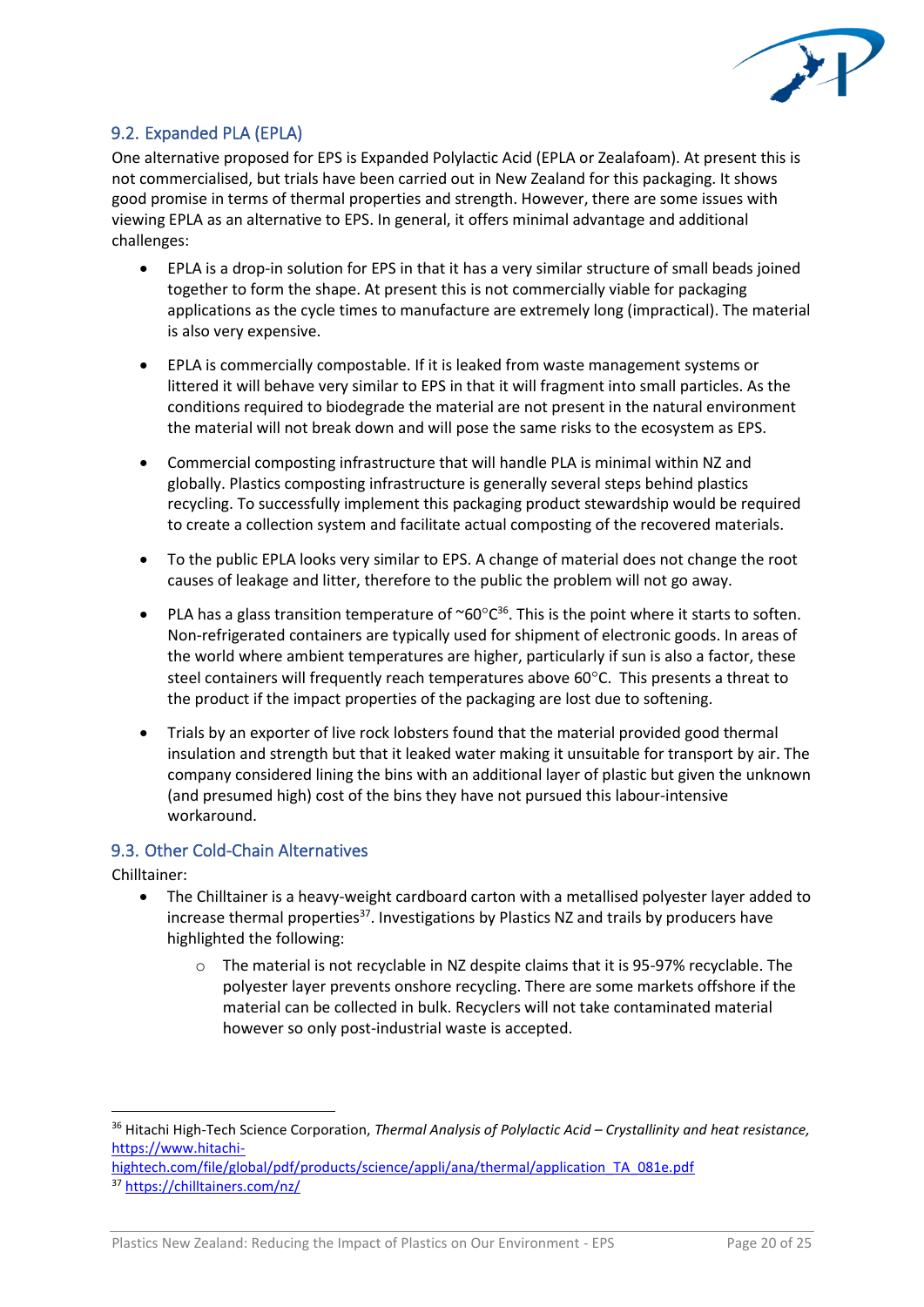

- $\circ$  Thermal properties of the Chilltainer are not much better than a similar weight cardboard carton (trial feedback) and do not meet requirements of cold chain.
- o Issues with cardboard discussed in Section 9.1 are applicable.

#### Cool Pouch:

- The Cool Pouch is made from recycled PET and appears to be a plastic pouch filled with PET fibre. While the company claims this is fully recyclable it is not currently recyclable in NZ.
- There is no data on the thermal performance of this packaging option but recent histamine poisoning issues with Hello Fresh fish, who use Cool Pouch, indicates there may be some issues.

### Coolseal:

• Coolseal is a polypropylene (PP, #5) packaging option. There is not a lot of data available on this packaging. It is likely recyclable in NZ as it is polypropylene. However, Fish Industry Services, the NZ supplier, states on their website<sup>38</sup> that it can't be used in every application as shown below. EPS is required any time extra insulation is needed.

#### Can Coolseal boxes replace EPS for every job?

The simple answer is no. At any time when the extra insulation of EPS is needed it should be used. Individual boxes of product being sent by courier is one example of conditions requiring EPS.

## 9.4. Moulded Cardboard

Table 5 of the Consultation suggests moulded cardboard as a replacement for EPS in protective packaging applications. While this has been successfully used on small-scale products and electronic goods it is not robust enough to withstand the high impact requirements of packaging for heavy electronic goods such as whiteware and refrigerators.

Due to consumer pressures manufacturers of heavy electronic goods, such as Whiteware, large consumer electronics and machinery, have trialled numerous alternatives including moulded cardboard. The alternatives have failed during the transport testing. Because of this both local and international manufacturers of these goods, and their distributors, are very concerned about the proposal to ban all EPS packaging. They do not see viable alternatives available. For more information please see the submission being sent in by Fisher & Paykel Appliances, and those from the representatives of various manufacturers and distributors. We understand submissions will be received from at least the following representative bodies:

- Consumer Electronics Association of New Zealand
- Japan Machinery Center for Trade and Investment (JMCTI)
- Japan Electrical Manufacturers' Association (JEMA)

## 9.5. Other Alternatives for Protective Packaging

Other foams (PE, PP, Cellulose etc), mushroom packaging,

Other Foams:

• Other foams are available on the market made from PE and PP. The manufacturing method for these produces wire-cut layers that are then adhered together to provide the structure required. While the impact properties of these foams can be acceptable, they are not recyclable in NZ due to the unknown nature of the adhesives used to join the layers. They are also expensive according to the brands who have tested the materials.

<sup>38</sup> <https://www.fishindserv.co.nz/coolseal-vs-eps.htm>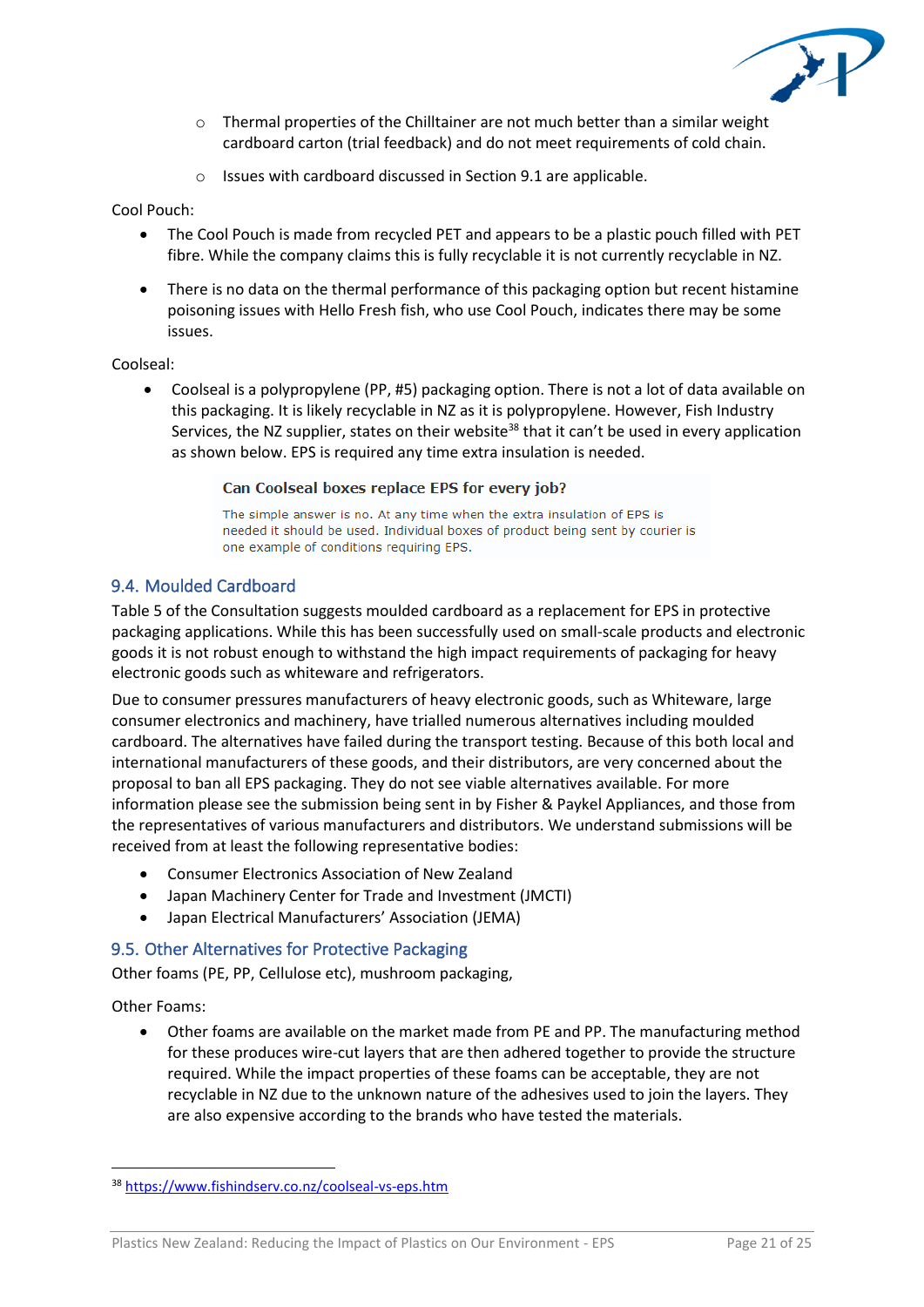

• Cellulose foams exist on the market. To date these do not perform well in impact tests as the fibres do not have the elasticity of plastic. Once compressed or dented they do not withstand secondary impacts well. While these may be compostable the same issues exist as for other compostable packaging – there is no collection or composting infrastructure readily available to allow composting at scale.

### Mycelium (Mushroom) Packaging

- A recently developed packaging alternative being discussed in NZ is mycelium (mushroom) packaging which is grown rather than manufactured. Mycelium is a network of fungal threads. They are grown on a substrate (normally a waste biomass such as corn stalks, wood chips etc.) forming a tightly knit structure. A typical growing time is 7 days<sup>39</sup>.
- While still quite new and unproven in terms of consistent material properties this material generates a lot of excitement in the media. It is made from natural materials and is fully compostable. While it has good potential for certain applications there are a number of concerns:
	- $\circ$  The long growing time makes this packaging unattractive for those manufacturing and shipping large quantities of products. Particularly along-side an unknown, but presumed expensive, price-point.
	- $\circ$  The thermal properties need to improve ~30% to match EPS<sup>40</sup>.
	- $\circ$  The compressive and impact strength of the material is inconsistent and not high enough to meet transit requirements for heavy products.
	- o Producers have questions around biosecurity regulations for imports/exports.
	- o Mycelium packaging is apparently attractive to rodents.

Honeycomb Board

- Fully recyclable honeycomb paper composite panel is an option being trialled. This works very successfully on smaller electronics.
- Testing on larger electronics has found that once the honeycomb structure has yielded, the structural integrity is lost leading to product damage throughout the rest of the transit period.

## 9.6. Impacts of Alternatives on Producers

- Increased packaging costs both unit prices and additional labour
- Increased transport costs as alternatives are heavier leading to higher freight charges.
- Increased transport costs due to having to utilise refrigerated shipping or specialised scientific shipping equipment (pharmaceuticals, biologics and samples).
- Increased animal welfare concerns for live animal shipments (e.g. rock lobsters and shellfish)
- Loss of access to Japanese market resulting in significant revenue loss
- Reduced reliability of packaging structural integrity leading to product damage or loss.
- Failure of packaging to maintain required temperatures through complex delivery chains, leading to product loss and/or safety issues.
- Reputational damage from increased product loss.

<sup>39</sup> <https://www.paradisepackaging.co/>

<sup>40</sup> Girometta, C.; Picco, A.M.; Baiguera, R.M.; Dondi, D.; Babbini, S.; Cartabia, M.; Pellegrini, M.; Savino, E. Physico-Mechanical and Thermodynamic Properties of Mycelium-Based Biocomposites: A Review. *Sustainability* **2019**, *11*, 281.<file:///C:/Users/Rachel/Downloads/sustainability-11-00281.pdf>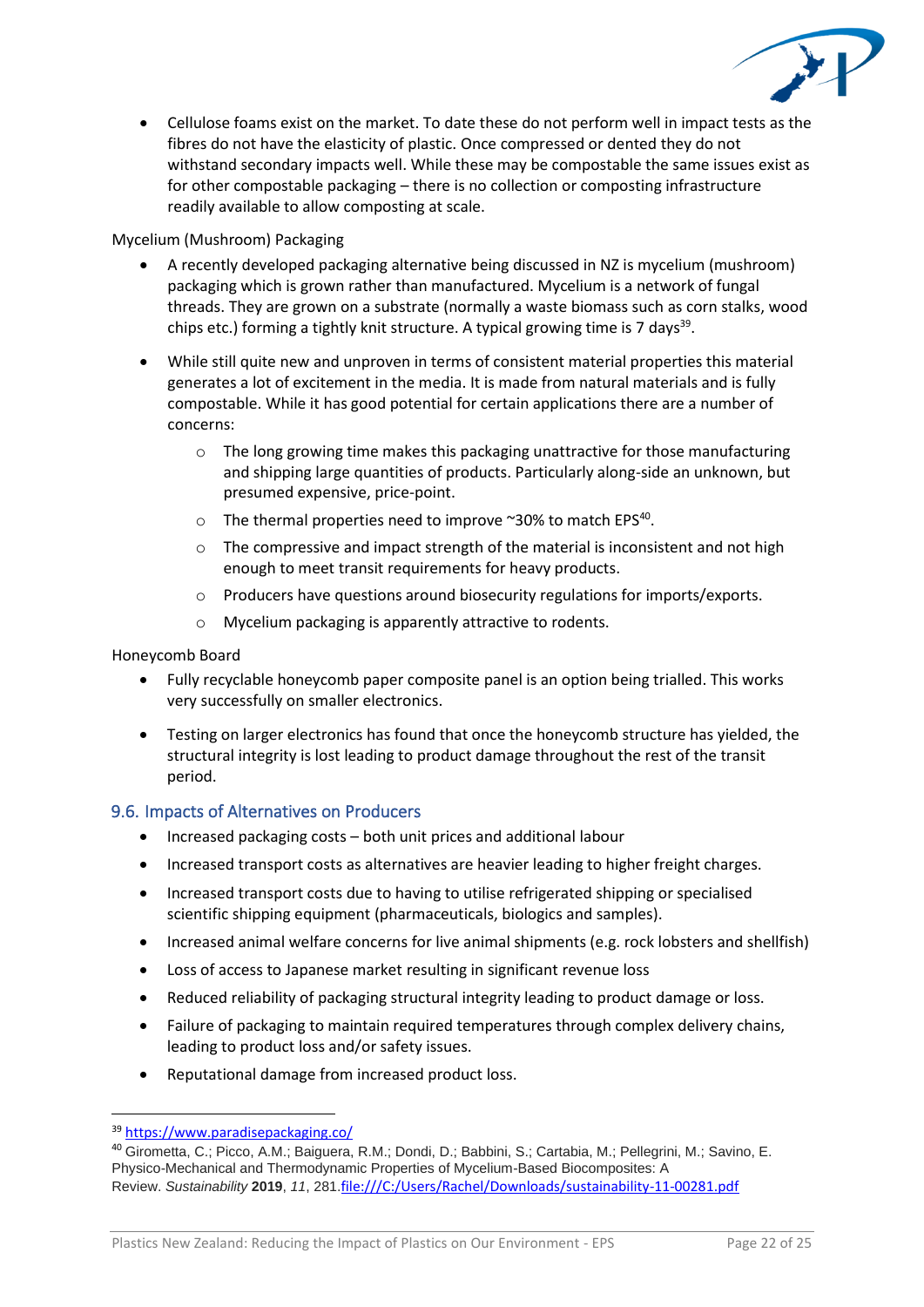

• Requirement to potentially change entire product handling and processing system to drypack line resulting in hundreds of thousands of dollars in capital expenditure (per company) that companies cannot afford.

## 10. A Discussion on Reuse

### **Q15: What would help to make it easier for you and your family, or your business/organisation to move away from hard-to-recycle plastic packaging and use higher value materials or reusable/refillable alternatives?**

Government support for investigation into reuse systems for the local market.

Within the local supply chain there is potential to create systems where reusable packaging can be utilised. EPS packaging is already reusable, and in some cases is already being utilised in this manner (particularly pharmaceutical, catering, logistics). Government support to investigate and trial the implementation of reuse systems within the cold-chain supply lines would be useful to accelerate the adoption of reuse systems.

International shipping (exports and imports) is a completely different proposition. When considering seafood exports for example, New Zealand exports ten times more seafood (by value) than we import. There is only a remote possibility of collecting reusable packaging from the many countries we ship to and pulling it back to New Zealand. The reciprocal supply chain does not exist meaning that cost efficiencies gained from back-filling are not possible.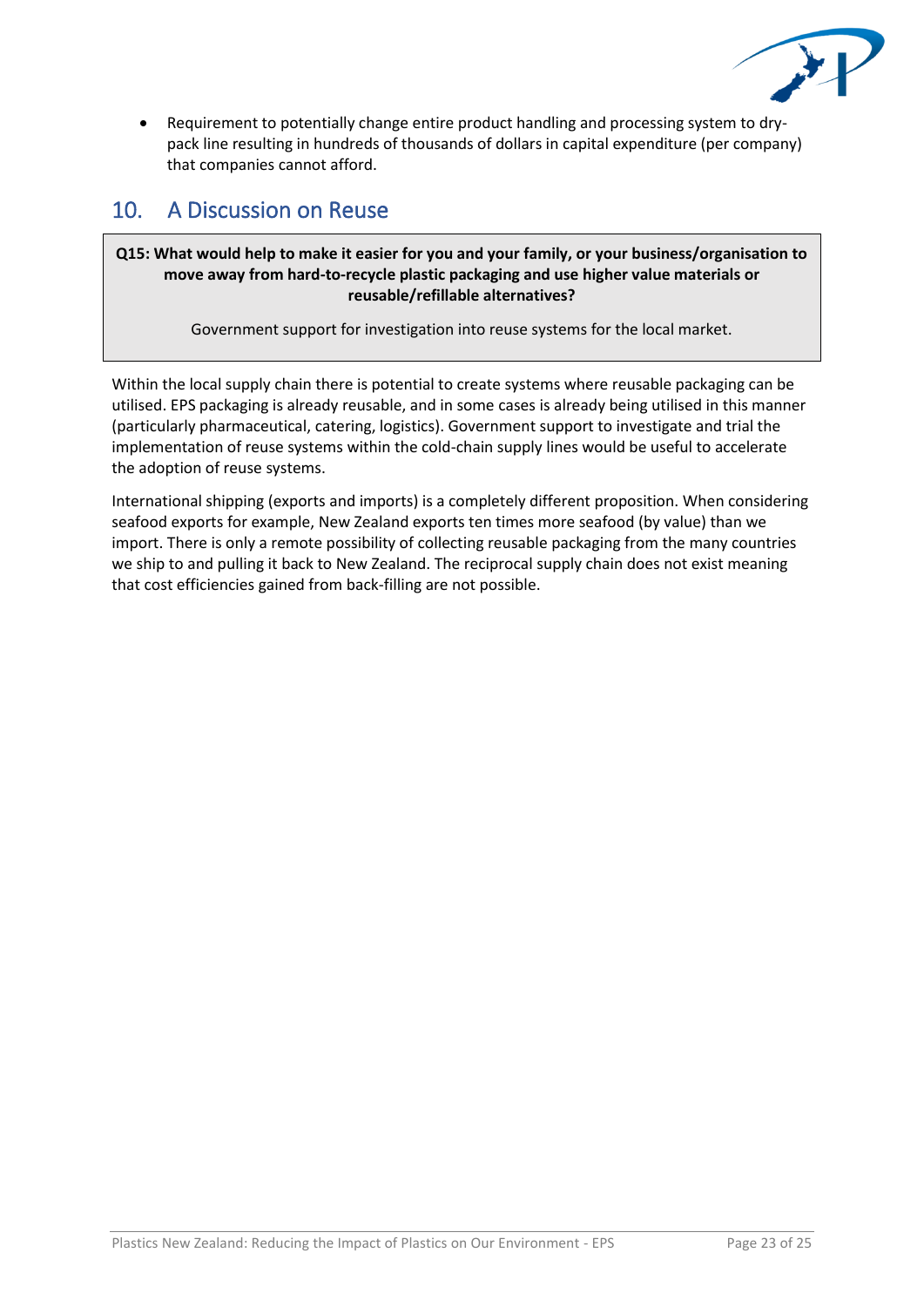

# 11. Appendix 1: Assessment of Options

The following notes apply to the assessment for Table 6.1.

#### Effectiveness:

- Redefined to ask *Will the option advance the elimination or reduction of EPS ending up in landfill or littered?*
- The Packaging Accord was a voluntary agreement. All targets set out in the Accord were met within the target timeframes. This shows that a voluntary agreement can be at least 'somewhat' effective.
- Reduction targets, backed up with strong government leadership and associated education and action, would be at least 'somewhat' effective as it would provide industry with clear information as to the direction of the NZ system.
- A mandatory agreement with set targets (Option 9 as proposed in Section 5.0) would therefore be a 'yes' effective as the combination would be highly effective.
- Labelling would not be effective for EPS cold chain and protective packaging so this is analysed as 'no' effectiveness. Labelling provides information but does not drive behaviour change.
- Formalised product stewardship, which required the retailers and producers to be involved in ensuring takeback and recycling of necessary EPS packaging, would be effective.
- Option 'No Change' would have 'minimal' to 'somewhat' effectiveness for EPS packaging. As discussed in Section 3.1 there was already work underway to increase collection and recycling rates and the industry has actively been investigating product stewardship options. However, to be successful the big-box retailers (primary source of packaging EPS) would need to engage.

#### Costs:

- Options 1, 2, 5 and 9 (mandatory agreement) are viewed by industry to have similar cost increases for the community, business and public funds. Overall, these are all analysed as 'somewhat' in regard to implementation without undue costs, given that costs will be incurred by both business and the end-user.
- Mandatory phase-out of EPS in the cold-chain supply line and for protective packaging has significant impacts on business (See Section 8.0). This is assessed as 'No' it cannot be implemented without undue costs.
- Recycled content cost is viewed as having 'minimal' costs for this type of EPS packaging as this is already being carried out by manufacturers. Compacting of materials is not difficult and does not require a large amount of capital investment. Introducing recyclate into other products requires more capital and R&D but not an undue amount.
- For 'No change' option there are no undue costs. Businesses can change as their capex and budgets allow. Increases in product costs due to changes can be built in over time, and gradually meaning no undue costs on the consumer or business. While this means an assessment of 'yes' could be made a 'somewhat' is applied due to uncertainty of engagement of retailers.